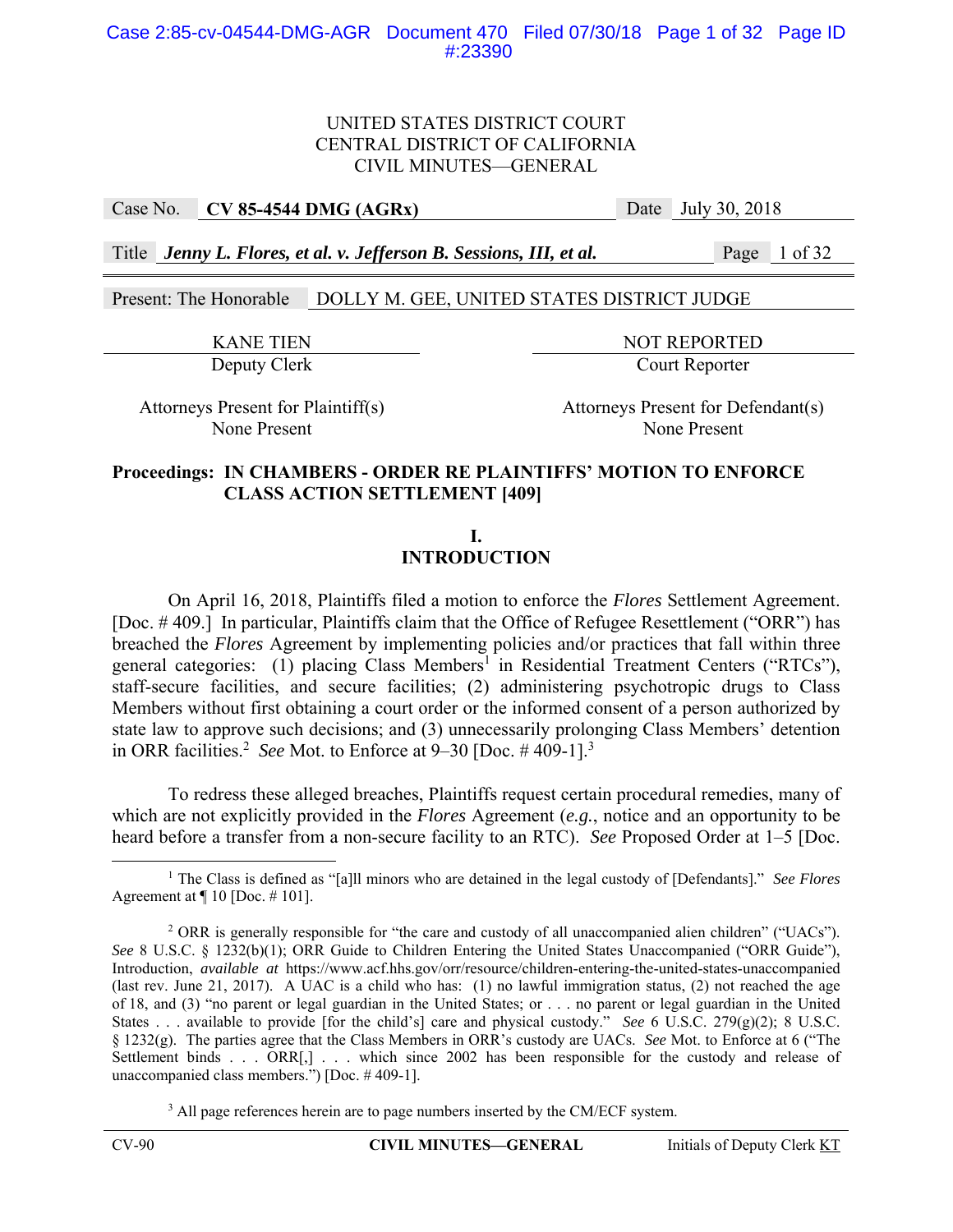#### Case 2:85-cv-04544-DMG-AGR Document 470 Filed 07/30/18 Page 2 of 32 Page ID #:23391

#### UNITED STATES DISTRICT COURT CENTRAL DISTRICT OF CALIFORNIA CIVIL MINUTES—GENERAL

|  | Case No. $\vert$ CV 85-4544 DMG (AGRx)                              | Date July 30, 2018 |  |              |
|--|---------------------------------------------------------------------|--------------------|--|--------------|
|  |                                                                     |                    |  |              |
|  | Title Jenny L. Flores, et al. v. Jefferson B. Sessions, III, et al. |                    |  | Page 2 of 32 |

# 422-1]. Defendants contend that they have not violated the *Flores* Agreement, and claim that the William Wilberforce Trafficking Victims Protection Reauthorization Act ("TVPRA") supersedes certain aspects of the *Flores* Agreement's placement and suitability provisions. *See* Opp'n re Mot. to Enforce at 9–31 [Doc. # 425]. The motion has been fully briefed. [Doc. ## 425, 434.] Both sides apparently fail to comprehend this Court's role in these proceedings. Plaintiffs seek extracontractual remedies for alleged constitutional violations in the context of a motion to enforce the consent decree, whereas Defendants urge the Court to abdicate its responsibility to redress violations of the Agreement's explicit terms. It is therefore unsurprising that the Court **GRANTS IN PART** and **DENIES IN PART** Plaintiffs' motion to enforce.

#### **II. LEGAL STANDARD**

The Court incorporates the legal standard articulated in Part II of its June 27, 2017 Order and need not repeat it here. *See* Order re Pls.' Mot. to Enforce & Appoint a Special Monitor at 2–4 [Doc. # 363].

## **III. DISCUSSION**

 Before discussing Defendants' alleged breaches of the *Flores* Agreement, the Court must first address the scope of its authority to enforce that Agreement and whether the TVPRA supersedes any of its provisions.

## **A. The Court's Remedial Powers for Breach of Contract**

 Plaintiffs seek certain procedural remedies that are not set forth in the *Flores* Agreement, including an order requiring ORR to: provide notice and an opportunity to be heard by an immigration judge *before* a Class Member may be transferred to an RTC, staff-secure facility, or secure facility;<sup>4</sup> obtain a court order or informed written consent prior to the administration of

 $\overline{a}$  Paragraph 24C provides that "Defendants shall provide minors not placed in licensed programs with a notice of the reasons for housing the minor in a detention or medium security facility," but the provision does not require this notice to be provided in advance of the transfer to those facilities. *See Flores* Agreement at ¶ 24C [Doc. # 101]. Paragraph 27 also provides that if a minor is represented by counsel, then the minor's attorney must generally be given "advance notice" of the transfer. *See id.* at ¶ 27. Neither provision requires advance written notice to be provided to minors who are not represented by counsel.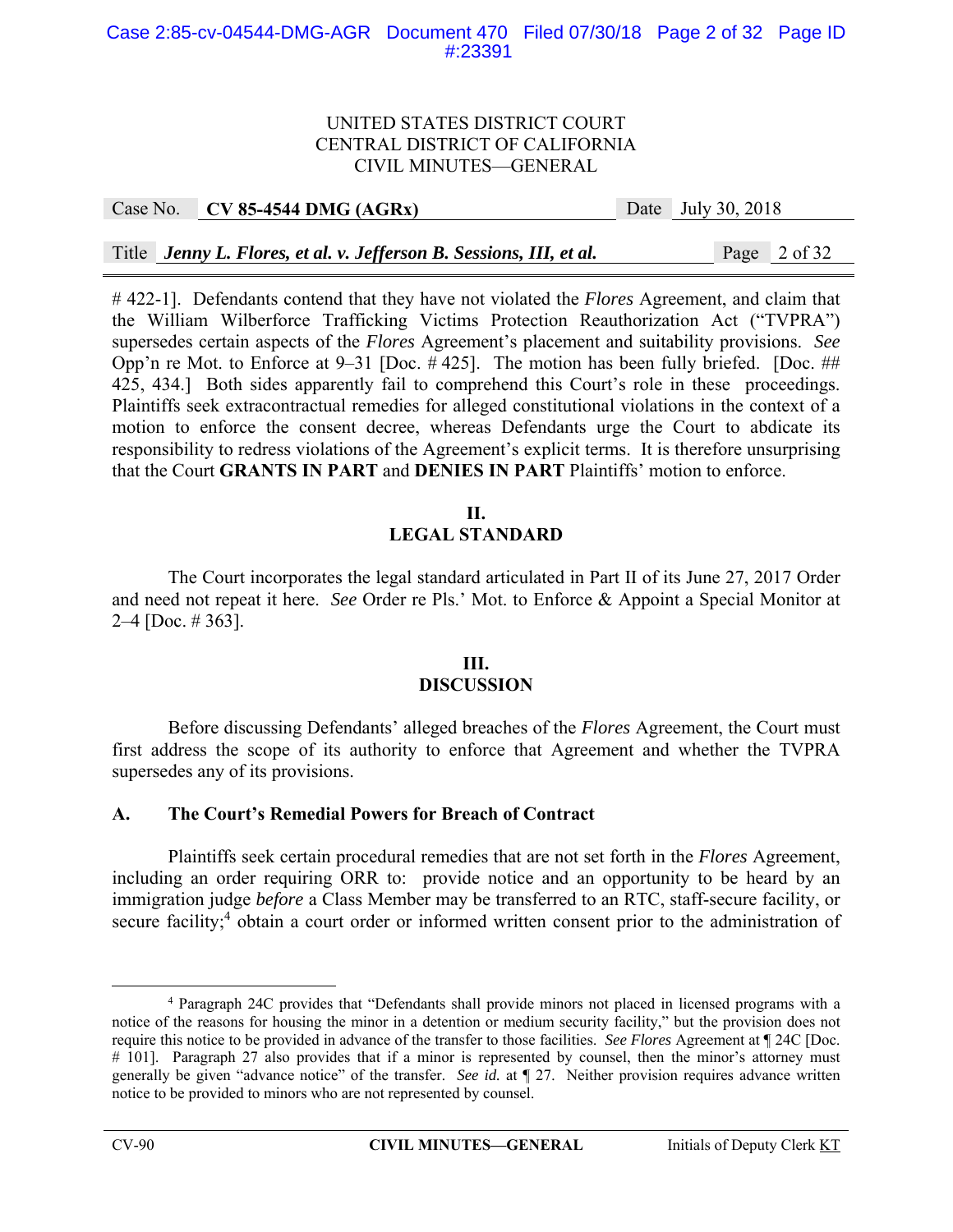#### Case 2:85-cv-04544-DMG-AGR Document 470 Filed 07/30/18 Page 3 of 32 Page ID #:23392

#### UNITED STATES DISTRICT COURT CENTRAL DISTRICT OF CALIFORNIA CIVIL MINUTES—GENERAL

| Case No. $\vert$ CV 85-4544 DMG (AGRx)                              | Date July 30, 2018 |
|---------------------------------------------------------------------|--------------------|
|                                                                     |                    |
| Title Jenny L. Flores, et al. v. Jefferson B. Sessions, III, et al. | Page 3 of 32       |

psychotropic drugs to a Class Member;<sup>5</sup> and release a Class Member to a proposed sponsor or refer the proposed sponsor's suitability determination to a state juvenile authority within 30 days of receiving a complete family reunification packet.<sup>6</sup> See Plaintiffs' Proposed Order at 3–5 [Doc. # 422-1]. Plaintiffs contend that this Court has the authority to provide them such relief in the context of the instant motion to enforce. *See* Mot. to Enforce at 8–9. The Court concludes that, on this motion to enforce, Plaintiffs are entitled to only such relief as is explicitly or implicitly authorized by the *Flores* Agreement.

 "Without question courts treat consent decrees as contracts for enforcement purposes." *See United States v. Asarco Inc.*, 430 F.3d 972, 980 (9th Cir. 2005). "[A] motion to enforce [a] settlement agreement essentially is an action to specifically enforce a contract." *See Adams v. Johns-Manville Corp.*, 876 F.2d 702, 709 (9th Cir. 1989). In contrast, a contempt motion seeks relief that "*coerces* compliance with a court order . . . ." *See Kelly v. Wengler*, 822 F.3d 1085, 1097 (9th Cir. 2016) (emphasis added). The former merely requires a showing that the preponderance of the evidence establishes that a breach occurred, *see O'Neil v. Bunge Corp.*, 365 F.3d 820, 822 (9th Cir. 2004) ("[T]he construction and enforcement of settlement agreements are governed by principles of local law which apply to interpretation of contracts generally." (internal quotation marks omitted) (quoting *United Commercial Ins. Serv., Inc. v. Paymaster Corp.*, 962 F.2d 853, 856 (9th Cir. 1992)); *Buss v. Superior Court of L.A. Cty.*, 16 Cal. 4th 35, 54 (1997) (contract causes of action are subject to the preponderance standard), whereas the latter utilizes the "clear and convincing evidence" standard. *See Labor/Community Strategy Ctr. v. L.A. Cty. Metro. Transp. Auth.*, 564 F.3d 1115, 1123 (9th Cir. 2009).

 Notwithstanding these distinctions between enforcement and contempt motions, Plaintiffs insist that they need only satisfy the preponderance standard to obtain the extracontractual procedural relief that they seek. *See* Reply at 8 ("The Court need not hold Defendants in contempt to prescribe procedural remedies for substantive violations of the Settlement, but may

 $rac{1}{5}$ <sup>5</sup> As discussed *infra* Part III.D, Texas's child welfare laws and regulations limit Defendants' authority to administer psychotropic drugs to Class Members detained at Shiloh RTC, and the *Flores* Agreement requires Defendants to adhere to such state laws. *See Flores* Agreement, Ex. 1 at ¶ A (requiring licensed programs to "comply with all applicable state child welfare laws and regulations") [Doc. # 101]. Therefore, the Court will afford such procedural protections to Class Members housed at Shiloh RTC.

<sup>6</sup> ORR defines the term "sponsor" as "an individual (in the majority of cases a parent or other relative) or entity to which ORR releases an unaccompanied alien child out of Federal custody." *See* ORR Guide, Guide to Terms, *available at* https://www.acf.hhs.gov/orr/resource/children-entering-the-united-states-unaccompanied (last rev. June 21, 2017). For the purposes of clarity and consistency, this Order uses the term "sponsor" instead of "custodian."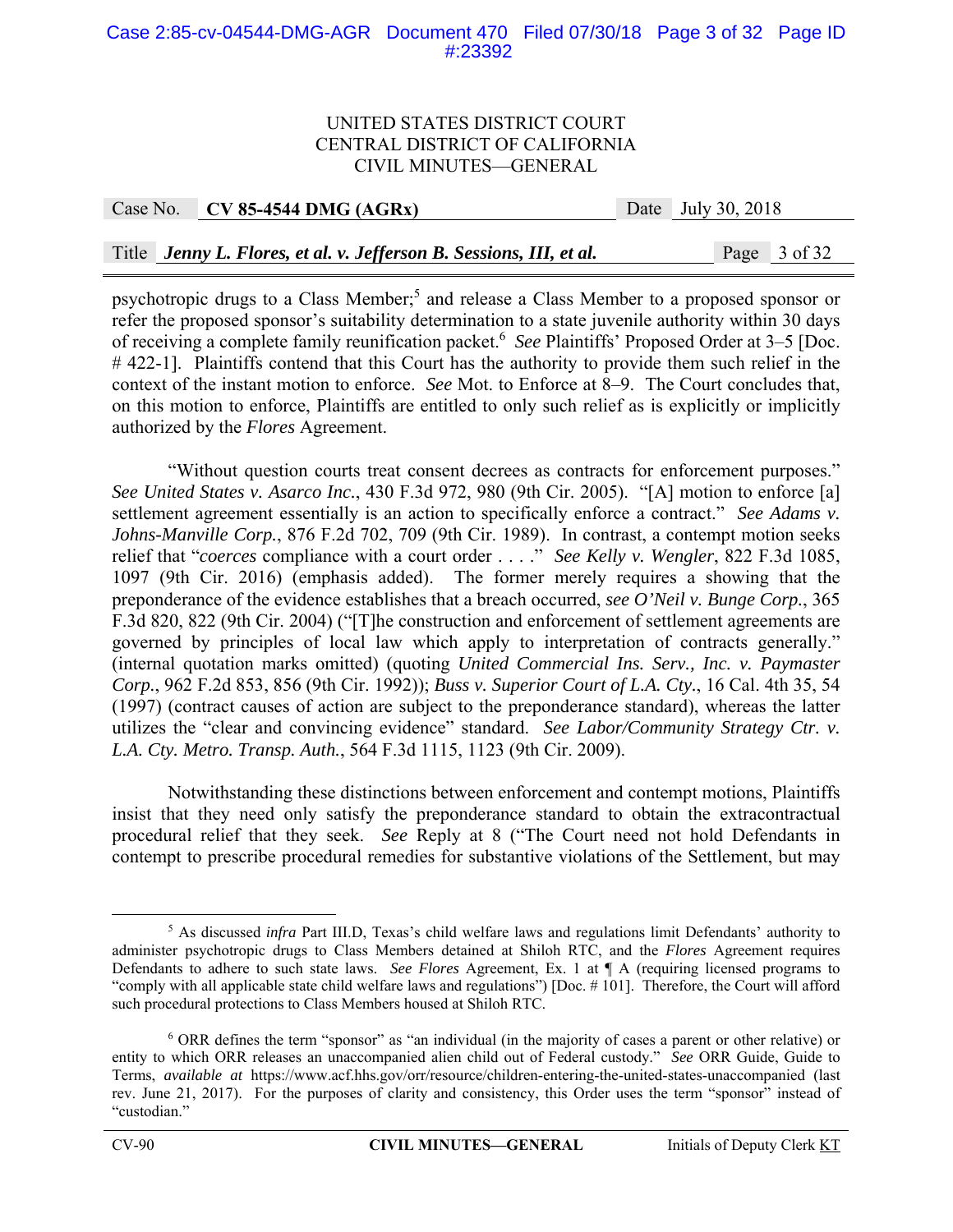#### Case 2:85-cv-04544-DMG-AGR Document 470 Filed 07/30/18 Page 4 of 32 Page ID #:23393

#### UNITED STATES DISTRICT COURT CENTRAL DISTRICT OF CALIFORNIA CIVIL MINUTES—GENERAL

| Case No. CV 85-4544 DMG (AGRx)                                      | Date July 30, 2018 |
|---------------------------------------------------------------------|--------------------|
|                                                                     |                    |
| Title Jenny L. Flores, et al. v. Jefferson B. Sessions, III, et al. | Page 4 of 32       |

do so upon a preponderance of the evidence."). Yet, none of the authorities upon which they rely supports this proposition.

Several of the cases Plaintiffs cite arose in the context of civil contempt proceedings. *See Stone v. City & Cty. of S.F.*, 968 F.2d 850, 852 (9th Cir. 1992) (appeal of a contempt order for failure to comply with a consent decree); *E.E.O.C. v. Local 580, Int'l Ass'n of Bridge Structural & Ornamental Ironworkers*, 925 F.2d 588, 595 (2d Cir. 1991) ("In civil contempt cases, a court has discretion to fashion sanctions which are necessary to coerce compliance with its orders, and remedies which 'compensate complainant for losses sustained.'" (quoting *Local 28 of the Sheet Metal Workers' Int'l Ass'n v. EEOC*, 478 U.S. 421, 443 (1986))); *United States v. N.Y.C. Dist. Council of N.Y.C.*, 229 Fed. App'x 14, 17 (2d Cir. 2007) ("A contempt order is a 'potent weapon,' that is inappropriate if 'there is a fair ground of doubt as to the wrongfulness of the defendant's conduct.'" (quoting *Int'l Longshoremen's Ass'n v. Phila. Marine Trade Ass'n*, 389 U.S. 64, 76 (1967); *Cal. Artificial Stone Paving Co. v. Molitor*, 113 U.S. 609, 618 (1885)).

Although *United States v. Volvo Powertrain Corp.*, 758 F.3d 330 (D.C. Cir. 2014), was not decided in the context of a contempt motion, that case is sharply distinguishable from the instant matter. There, the D.C. Circuit upheld a district court's imposition of monetary sanctions for violations of a consent decree even though the decree did not provide any remedies for the type of breach at issue (*i.e.*, the defendant's affiliate sought EPA certification of nonroad compression-ignition engines that did not meet certain emissions standards). *See id.* at 333–34, 343–45. *Volvo* is inapposite for two reasons: (1) the defendant waived the argument that the plaintiff needed to satisfy the clear and convincing standard to obtain these sanctions; and (2) the relief was relatively limited and akin to a traditional contract remedy. *See id.* at 337–39, 344–45. *Volvo* does not establish that the Court's authority to enforce the *Flores* Agreement extends so far as to create an entirely new procedural framework protecting Class Members' underlying contractual rights. *Cf. Stone*, 968 F.2d at 861 (contempt case in which the Ninth Circuit stated that, "[i]n employing their broad equitable powers, federal courts should 'exercise the least possible power adequate to the end proposed'" (quoting *Spallone v. United States*, 493 U.S. 265, 280 (1990)).7

 <sup>7</sup> <sup>7</sup> Plaintiffs point out that this Court ordered Defendants' juvenile coordinator to submit quarterly written reports directly to the Court and to disclose class statistics to Plaintiffs' counsel on a *monthly* (as opposed to semiannual) basis, even though the *Flores* Agreement does not impose those requirements. *See* Reply at 9 (citing June 27, 2017 Order at 33 [Doc. # 363]; Order re Resp. to Order to Show Cause at 15 [Doc. # 189]); Order Setting Deadlines for Compliance Reports (requiring the Juvenile Coordinators to submit reports to the Court every 3–4 months) [Doc. # 380]; *see also Flores* Agreement at ¶¶ 29–30 (requiring Defendants to disclose class statistics to Plaintiffs' counsel on only a semi-annual basis, and providing that "the INS Juvenile Coordinator" shall report to the Court on only an annual basis) [Doc. # 101]. Such measures flow from the contract and fall within the scope of the Court's existing powers to monitor compliance with the *Flores* Agreement, and the parties interposed no objections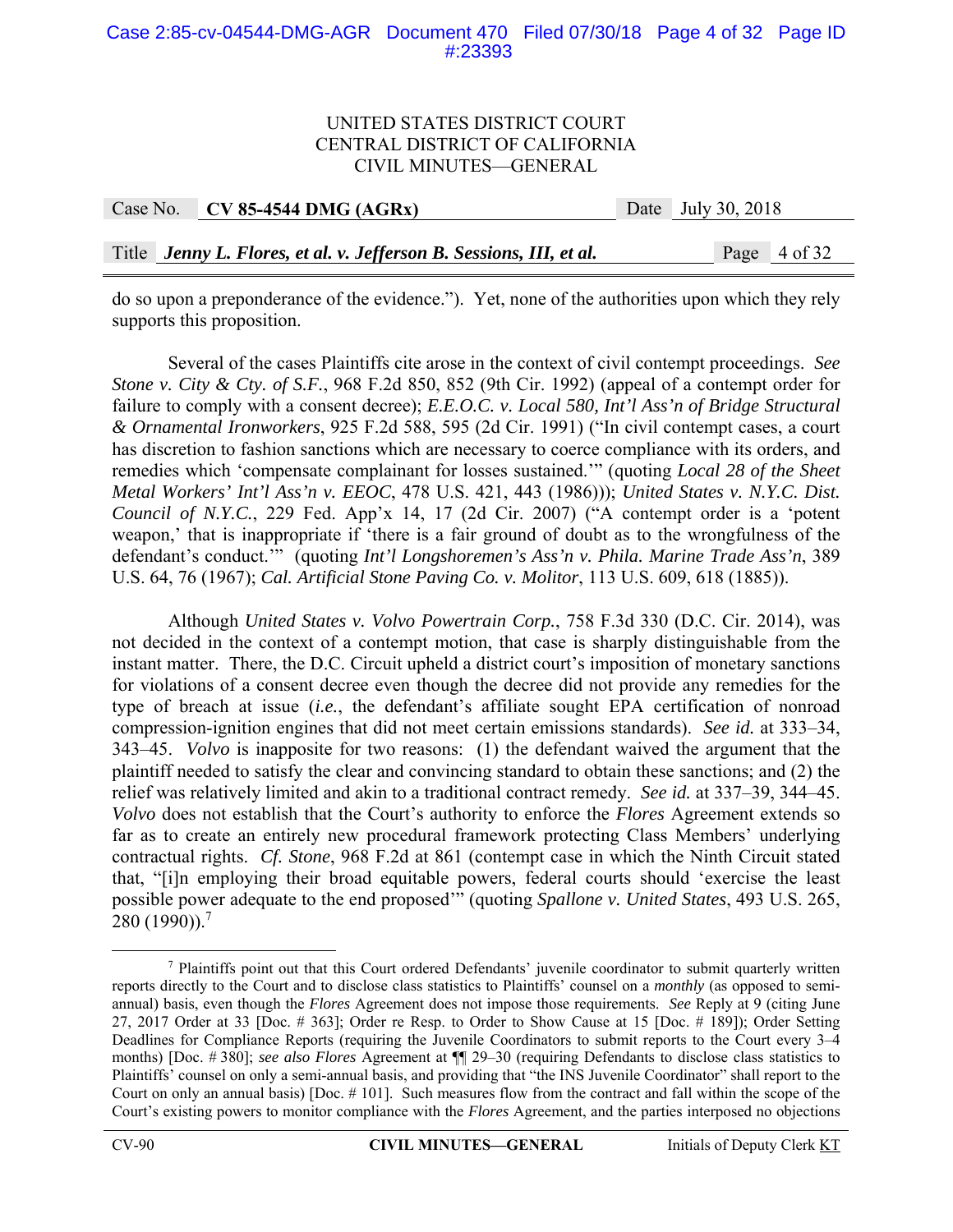#### Case 2:85-cv-04544-DMG-AGR Document 470 Filed 07/30/18 Page 5 of 32 Page ID #:23394

#### UNITED STATES DISTRICT COURT CENTRAL DISTRICT OF CALIFORNIA CIVIL MINUTES—GENERAL

Case No. **CV 85-4544 DMG (AGRx)** Date July 30, 2018

#### Title *Jenny L. Flores, et al. v. Jefferson B. Sessions, III, et al.* Page 5 of 32

Plaintiffs further argue that the *Flores* Agreement creates substantive rights that are protected by the Due Process Clause. *See* Mot. to Enforce at 8–9. According to Plaintiffs, "[c]onstitutional principles of due process" require the imposition of more robust procedural protections to mitigate the risk of erroneous deprivation of Class Members' substantive rights. *See* Reply at 28–32. Plaintiffs rely principally on *Smith v. Sumner*, 994 F.2d 1401 (9th Cir. 1993), *Beltran v. Cardall*, 222 F. Supp. 3d 476 (E.D. Va. 2016), *Santos v. Smith*, 260 F. Supp. 3d 598 (W.D. Va. 2017), and *Maldonado v. Lloyd*, No. 18 Civ. 3089 (JFK), 2018 WL 2089348 (S.D.N.Y. May 5, 2018), for that proposition. *See* Mot. to Enforce at 8–9; Reply at 8–10, 28–30. Whatever the merits of this claim, it has no place in a motion to enforce the consent decree. The vindication of a constitutional right is not coterminous with the enforcement of a contractual provision. *See Adams*, 876 F.2d at 709. *Sumner*, *Beltran*, *Santos*, and *Maldonado* do not compel a contrary conclusion.8 *See Sumner*, 994 F.2d at 1402, 1404–07 (state prisoner filed suit under 42 U.S.C. section 1983 for a violation of his due process rights); *Beltran*, 222 F. Supp. 3d at 479, 481–82, 489–90 (district court granted habeas relief because the respondents detained the child in violation of the Due Process Clause); *Santos*, 260 F. Supp. 3d at 600 (same); *Maldonado*, 2018 WL 2089348 at \*1, \*7–10 (same).

Plaintiffs also contend that although Paragraph 24B allows a minor to obtain judicial review of his or her placement in a particular type of facility, *see Flores* Agreement at ¶ 24B [Doc. # 101], that option is not a "viable remedy." *See* Mot. to Enforce at 14–15. Plaintiffs explain that the TVPRA requires ORR to "ensure, to the greatest extent practicable . . . that all unaccompanied minor children [in ORR's custody], and who are not [from contiguous countries] have counsel to represent them in legal proceedings or matters and protect them from mistreatment, exploitation, and trafficking." *See* 8 U.S.C. § 1232(c)(5). They present evidence showing that ORR has contracted with the Vera Institute of Justice to provide legal aid programs to Class Members, *see* Mot. to Enforce at 14 (citing [Doc. # 239-3 at 51 (excerpt from Vera contract)]), and allege that ORR has instructed Vera-funded attorneys not to challenge ORR's placement decisions. *See id.* at 15 (citing Mixon Decl. at ¶ 9, Pls.' Ex. 81 [Doc. 409-5]; Williams Decl. at ¶ 19, Pls.' Ex. 85 [Doc. # 409-5]; Stuart Decl. at ¶ 22–24, Pls.' Ex. 86 [Doc. # 409-5]). Yet, Defendants correctly point out that "nothing in the Agreement . . . suggests that the parties' agreement to these terms was based on any requirement that [Defendants] would provide

to these modest remedial measures. The procedural remedies that Plaintiffs request do not have these characteristics.

<sup>8</sup> For that same reason, Plaintiffs' citations to *Gerstein v. Pugh*, 420 U.S. 103 (1975), *Miranda v. Arizona*, 384 U.S. 436 (1966), and *Mathews v. Eldridge*, 424 U.S. 319 (1976), are inapposite. *See* Mot. to Enforce at 8–9.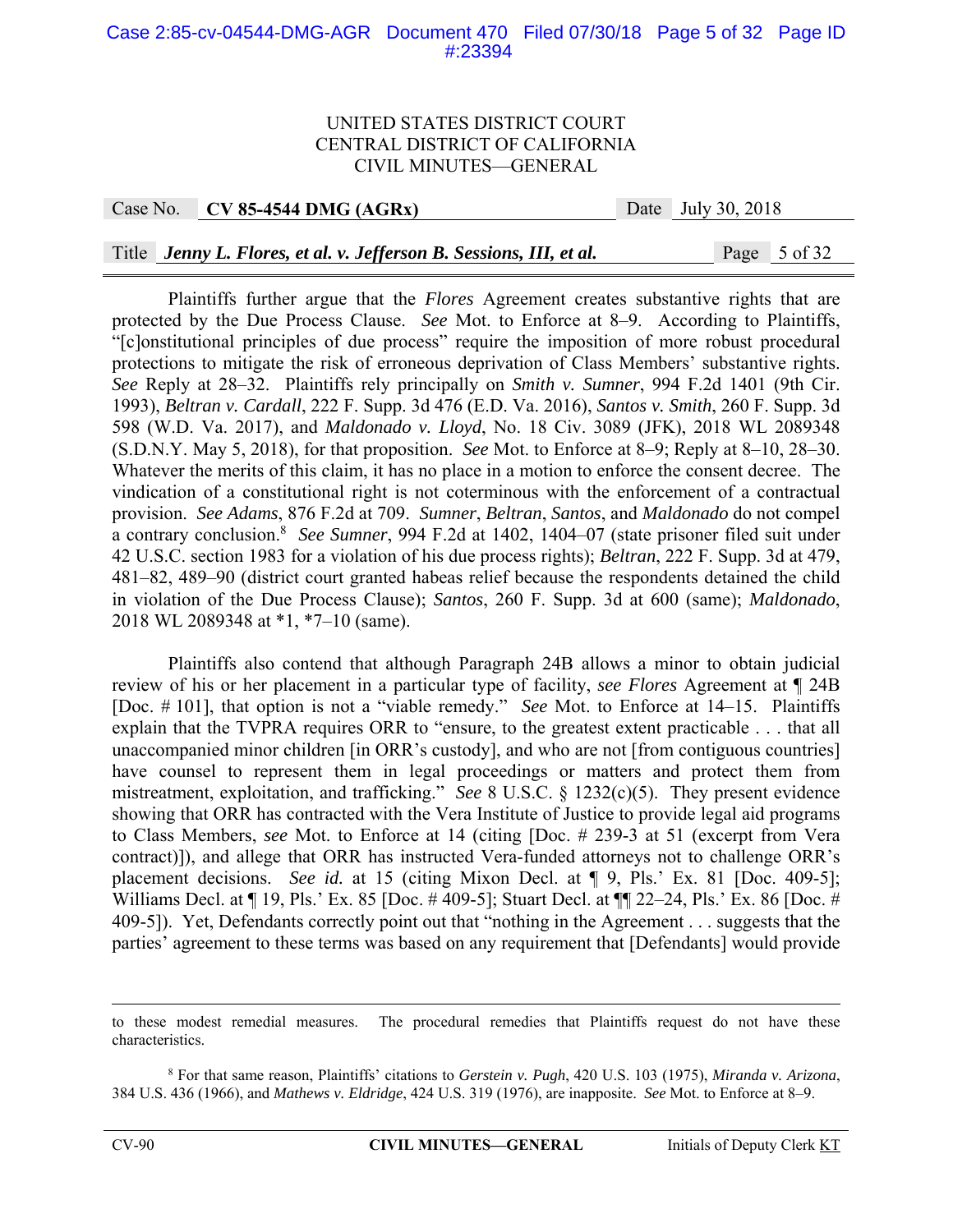|  | Case No. $\vert$ CV 85-4544 DMG (AGRx)                              | Date July 30, 2018 |
|--|---------------------------------------------------------------------|--------------------|
|  |                                                                     |                    |
|  | Title Jenny L. Flores, et al. v. Jefferson B. Sessions, III, et al. | Page 6 of 32       |

such counsel, or that such agreement was contingent on access to counsel in any way." *See* Opp'n re Mot. to Enforce at 18. Thus, this practice does not breach the *Flores* Agreement.<sup>9</sup>

 Despite the fact that the Court cannot afford Plaintiffs much of the extracontractual relief they seek, the Court does have the authority to determine whether Defendants have breached the Agreement by, *inter alia*, failing to adhere to "all applicable state child welfare laws and regulations." *See Flores* Agreement, Ex. 1 at ¶ A [Doc. # 101]. The remainder of this Order addresses that question.

## **B. The TVPRA Did Not Supersede the** *Flores* **Agreement's Placement and Suitability Provisions**

 Defendants argue that the TVPRA superseded provisions of the *Flores* Agreement that govern ORR's placement of a UAC in a secure facility and the review procedures for such placements.10 *See* Opp'n re Mot. to Enforce at 16–17. Defendants further contend that the TVPRA conferred upon ORR the exclusive authority to determine the suitability of a proposed sponsor, thereby superseding the portion of the *Flores* Agreement's provision that allows ORR to conduct "[a] positive suitability assessment . . . prior to release to any [proposed sponsor] . . . ." *See id.* at 29–30; *Flores* Agreement at ¶ 17 [Doc. # 101]. As a result, Defendants claim that Plaintiffs cannot challenge ORR's placement and suitability procedures in a motion to enforce the *Flores* Agreement. *See id.* at 16, 30. These arguments are meritless. Moreover, if these arguments have a familiar ring, it is because the Court previously rejected Defendants' similar argument in a slightly different context relating to enforcement of Paragraph 24A of the Agreement. *See* Court's January 20, 2017 Order at 5–8 [Doc. # 318]; *Flores v. Sessions*, 862

 $\frac{1}{\sqrt{9}}$ <sup>9</sup> Plaintiffs suggest the Ninth Circuit has already held that ORR must allow immigration judges to determine whether Class Members may be placed in secure facilities. *See* Mot. to Enforce at 13–14; Reply at 13. Although the Ninth Circuit concluded that "bond hearings help to guide ORR in making its placement determinations for unaccompanied minors," the panel did not hold that Paragraph 24A's bond hearing requirement governs ORR's placement decisions. *See Flores v. Sessions*, 862 F.3d 863, 868 (9th Cir. 2017). In fact, the court observed that "[i]mmigration judges may assess whether a minor *should remain detained* or otherwise in the government's custody, but there must still be a *separate decision* with respect to the implementation of the child's appropriate care and custody." *See id.* at 878 (emphasis added).

<sup>&</sup>lt;sup>10</sup> Although Defendants do not identify which portions of the Agreement have been superseded by the TVPRA's provisions governing secure facilities, it appears that Defendants claim that Paragraphs 21, 22, 23, 24B, 24C, and 24D are no longer operable. These Paragraphs articulate and define the criteria for placement in a "detention facility" and permit judicial review of such decisions. *See Flores* Agreement at ¶¶ 21–23, 24B–24D [Doc. # 101].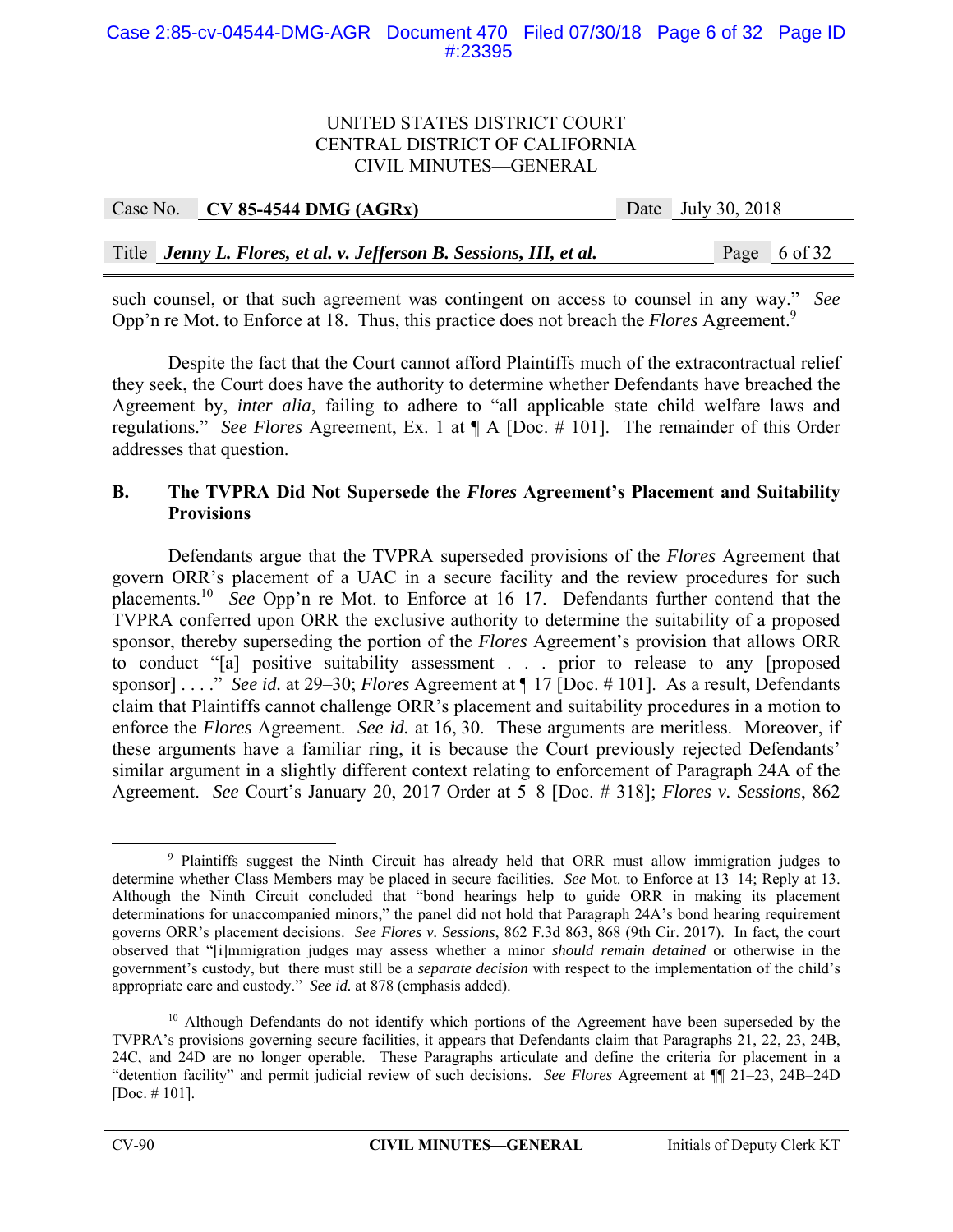#### Case 2:85-cv-04544-DMG-AGR Document 470 Filed 07/30/18 Page 7 of 32 Page ID #:23396

#### UNITED STATES DISTRICT COURT CENTRAL DISTRICT OF CALIFORNIA CIVIL MINUTES—GENERAL

| Case No. $\vert$ CV 85-4544 DMG (AGRx)                              | Date July 30, 2018 |
|---------------------------------------------------------------------|--------------------|
|                                                                     |                    |
| Title Jenny L. Flores, et al. v. Jefferson B. Sessions, III, et al. | Page 7 of 32       |

F.3d 863, 865, 874–81 (9th Cir. 2017) (affirming this Court's conclusion that the TVPRA does not supersede Paragraph 24A).

 The TVPRA provides that "[a] child shall not be placed in a secure facility *absent a determination* that the child poses a danger to self or others or has been charged with having committed a criminal offense. The placement of a child in a secure facility shall be reviewed, at a minimum, on a monthly basis, in accordance with the procedures prescribed by the Secretary [of the Department of Health and Human Services], to determine if such placement remains warranted." *See* 8 U.S.C. § 1232(c)(2) (emphasis added). Admittedly, Section 1232(c)(2) does not restate verbatim Paragraph 21's criteria for detaining Class Members in a secure facility.<sup>11</sup> *See infra* Part III.C.2. In particular, Paragraph 21 limits the categories of conduct that may justify such detention, *see Flores* Agreement at ¶ 21A, and specifies the circumstances under which Defendants may place a Class Member in a secure facility due to the danger posed by that minor. *See e.g.*, *id.* at ¶ 21B (providing that a Class Member may be detained if he or she "has committed, or has made credible threats to commit, a violent or malicious act (whether directed at himself or others) while in [Defendants'] legal custody or while in the presence of an ... officer [of Defendants]"). Assuming without deciding that Section  $1232(c)(2)$ 's placement criteria are broader in some respects than those provided in Paragraph 21, that would not establish that "compliance with the . . . TVPRA would *directly conflict* with the *Flores* Agreement" such that the former supersedes the latter. *See Flores*, 862 F.3d at 874 (emphasis added). Section 1232(c)(2) identifies circumstances that are *necessary* for placement of a UAC in a secure facility, whereas Paragraph 21 delineates conditions that *permit* such detention. Defendant has not shown that Paragraph 21 does anything other than complement Section  $1232(c)(2)$ .

Moreover, ORR's statutory obligation to review its placement decision every month is in no way inconsistent with the *Flores* Agreement's notice and judicial review provisions.12 *See*

 <sup>11</sup> Paragraph 21 uses the terms "detention facility" and "secure facility" interchangeably. *See Flores* Agreement at ¶ 21 [Doc. # 101].

<sup>&</sup>lt;sup>12</sup> Defendants cite certain excerpts of the TVPRA's legislative history to support the rather uncontroversial proposition that Congress intended the TVPRA to "improv[e] procedures for the placement of unaccompanied children in safe and secure settings." *See* Opp'n re Mot. to Enforce at 17 (internal quotation marks omitted) (quoting H.R. Rep. No. 110-430(I), at 57 (2007)) (citing 154 Cong Rec. H108888 (daily ed. Dec. 10, 2008)). Because Defendants have not identified any ambiguity in the TVPRA, the Court need not examine the legislative history of the statute. *See Avendano-Ramirez v. Ashcroft*, 365 F.3d 813, 816 (9th Cir. 2004) ("Canons of statutory construction dictate that if the language of the statute is clear, we look no further than that language in determining the statute's meaning. Therefore, we look[] to legislative history only if the statute is unclear." (alteration in original) (quoting *Ore. Nat. Res. Council, Inc. v. Kantor*, 99 F.3d 334, 339 (9th Cir. 1996)). In any event, even if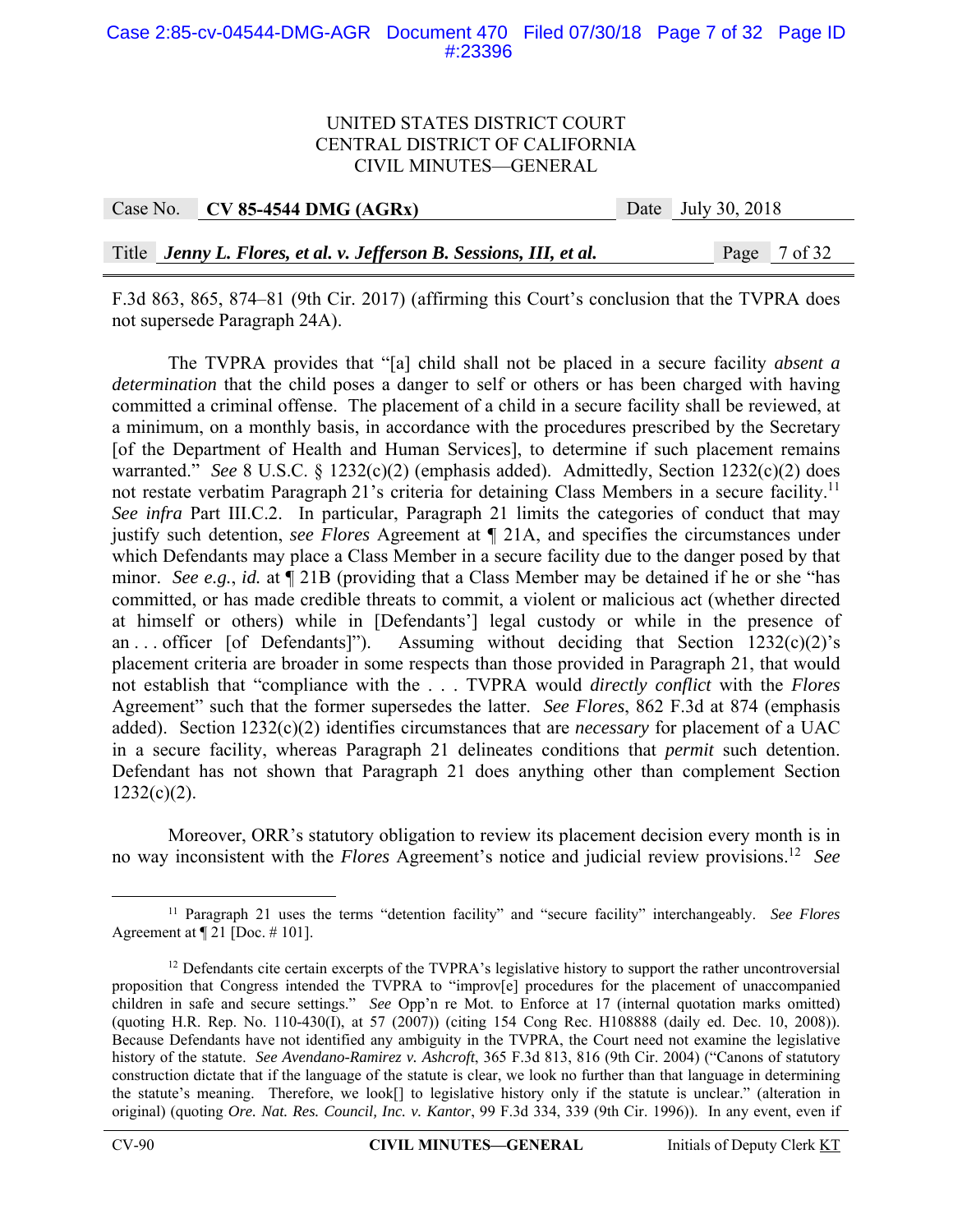### Case 2:85-cv-04544-DMG-AGR Document 470 Filed 07/30/18 Page 8 of 32 Page ID #:23397

#### UNITED STATES DISTRICT COURT CENTRAL DISTRICT OF CALIFORNIA CIVIL MINUTES—GENERAL

| Case No. CV 85-4544 DMG $(AGRx)$                                    | Date July 30, 2018 |
|---------------------------------------------------------------------|--------------------|
|                                                                     |                    |
| Title Jenny L. Flores, et al. v. Jefferson B. Sessions, III, et al. | Page 8 of 32       |

*Flores* Agreement at  $\P$  24B–D [Doc. # 101]. Additionally, Paragraph 23's bar on transferring a minor to a secure facility "if there are less restrictive alternatives that are available and appropriate in the circumstances" is consistent with the TVPRA's command that UACs "be promptly placed in the least restrictive setting that is in the best interest of the child." *See Flores* Agreement at ¶ 23 [Doc. # 101]; 8 U.S.C. § 1232(c)(2)(A).

 Defendants also claim that the TVPRA supplants Paragraph 17 of the *Flores* Agreement. *See* Opp'n re Mot. to Enforce at 29–30. Section 1232(c)(3)(A) provides in pertinent part that:

[A UAC] may not be placed with a person or entity unless the Secretary of Health and Human Services makes a determination that the proposed [sponsor] is capable of providing for the child's physical and mental well-being. Such determination shall, at a minimum, include verification of the [sponsor's] identity and relationship to the child, if any, as well as an independent finding that the individual has not engaged in any activity that would indicate a potential risk to the [UAC].

*See* 8 U.S.C. § 1232(c)(3)(A). Further, Section 1232(c)(3)(B) provides that, "[b]efore placing the [UAC] with an individual, the Secretary of Health and Human Services shall determine whether a home study is first necessary." 8 U.S.C. § 1232(c)(3)(B).

Likewise, Paragraph 17 of the Agreement allows Defendants to require a "positive suitability assessment . . . prior to the release to any individual or program pursuant to Paragraph 14." *See Flores* Agreement at ¶ 17. Such an assessment may include "an investigation of the living conditions in which the minor would be placed and the standard of care he would receive, verification of identity, and employment of the individuals offering support, interviews of members of the household, and a home visit." *See id.* The Agreement requires that "[a]ny such assessment . . . take into consideration the wishes and concerns of the minor." *See id.* Paragraph 15A provides that every proposed sponsor must execute an agreement to, *inter alia*, "provide for the minor's physical, mental, and financial well-being." *See id.* at ¶ 15A.

Both the TVPRA and the *Flores* Agreement allow ORR to determine a proposed sponsor's suitability by (among other things) verifying that person's identity, determining

Congress intended to improve ORR's placement procedures, that intention is not inconsistent with the *Flores* Agreement's limitations on the agency's authority to place UACs in secure facilities. *See Flores*, 862 F.3d at 880 ("The overarching purpose of the . . . TVPRA was quite clearly to give unaccompanied minors more protection, not less.").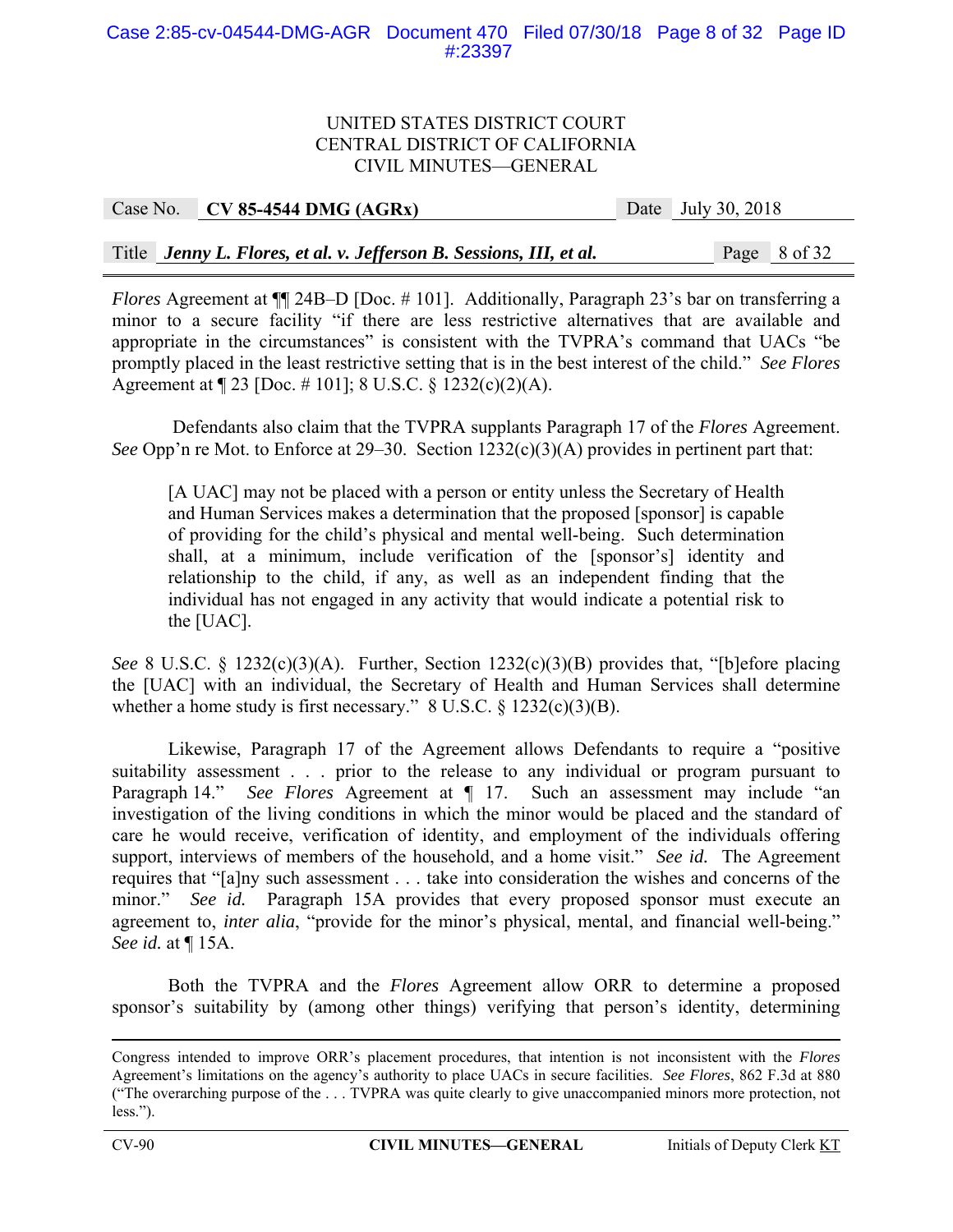#### Case 2:85-cv-04544-DMG-AGR Document 470 Filed 07/30/18 Page 9 of 32 Page ID #:23398

#### UNITED STATES DISTRICT COURT CENTRAL DISTRICT OF CALIFORNIA CIVIL MINUTES—GENERAL

| Case No. CV 85-4544 DMG (AGRx)                                      | Date July 30, 2018 |
|---------------------------------------------------------------------|--------------------|
|                                                                     |                    |
| Title Jenny L. Flores, et al. v. Jefferson B. Sessions, III, et al. | Page 9 of 32       |

whether that individual would provide for a Class Member's physical and mental well-being, and conducting home visits/studies. Indeed, the Ninth Circuit noted that the TVPRA's suitability requirements mirror their counterparts in the Agreement. *See Flores*, 862 F.3d at 878. It follows that the TVPRA does not directly conflict with Paragraphs 15A and 17 of the Agreement.

 In sum, the Court concludes that the TVPRA did not supersede the placement and suitability provisions of the *Flores* Agreement because the two can be easily reconciled and Congress did not explicitly abrogate Class Members' rights under the Agreement. *See Flores*, 862 F.3d at 875 ("[A] basic canon of statutory construction requires that we presume Congress does not silently abrogate existing law."). Therefore, a motion to enforce is an appropriate means by which Plaintiffs can challenge alleged violations of those aspects of the Agreement.

## **C. ORR's Placement of Class Members in Staff-Secure Facilities, Secure Facilities, and RTCs**

ORR places UACs in several types of facilities, including shelter-type facilities, staffsecure facilities, secure facilities, and RTCs. *See* Sualog Revised Decl. at ¶¶ 1–3, 5, 7 (declaration from the Deputy Director of ORR, who is also the Director of Children's Services) [Doc. # 466-1]. ORR defines a shelter-type facility as "a residential care facility in which all programs are administered on-site in the least restrictive setting." *See id.* at ¶ 5. In contrast, staff-secure facilities "maintain stricter security measures than shelter care, such as a higher staff to UAC ratio for supervision and a secure perimeter with a 'no climb' fence." *Id.* ORR claims that staff-secure facilities have "a more shelter, home-like setting than secure detention, and do not have locked pods or cell units." *Id.* ORR asserts that in Texas, Washington, Florida, New York, and Arizona, staff-secure facilities and non-secure shelters both have the same state licenses. *See id.* at ¶ 6. On the other hand, California has different licenses for these two types of facilities. *Id.* Defendants contend that staff-secure facilities are "medium security" facilities for the purposes of the *Flores* Agreement. *See* Opp'n re Mot. to Enforce at 13–14; *see also Flores* Agreement at  $\P$  8 (defining a "medium security facility" as, *inter alia*, a "facility [that] is designed for minors who require close supervision but do not need placement in juvenile correctional facilities") [Doc. # 101].

 ORR concedes that "[s]ecure facilities are the most restrictive level of care." Sualog Revised Decl. at ¶ 5 [Doc. # 466-1]. ORR defines secure facilities as "licensed juvenile detention centers" comprised of "physically secure structures" that are staffed with personnel who are "able to control violent behavior<sup>[1]</sup>. *See id.* These facilities fall within the scope of the definition of secure facilities provided in Paragraph 21 of the *Flores* Agreement. *See* Opp'n re Mot. to Enforce at 14–15; *see also Flores* Agreement at  $\P$  21 (providing that, under certain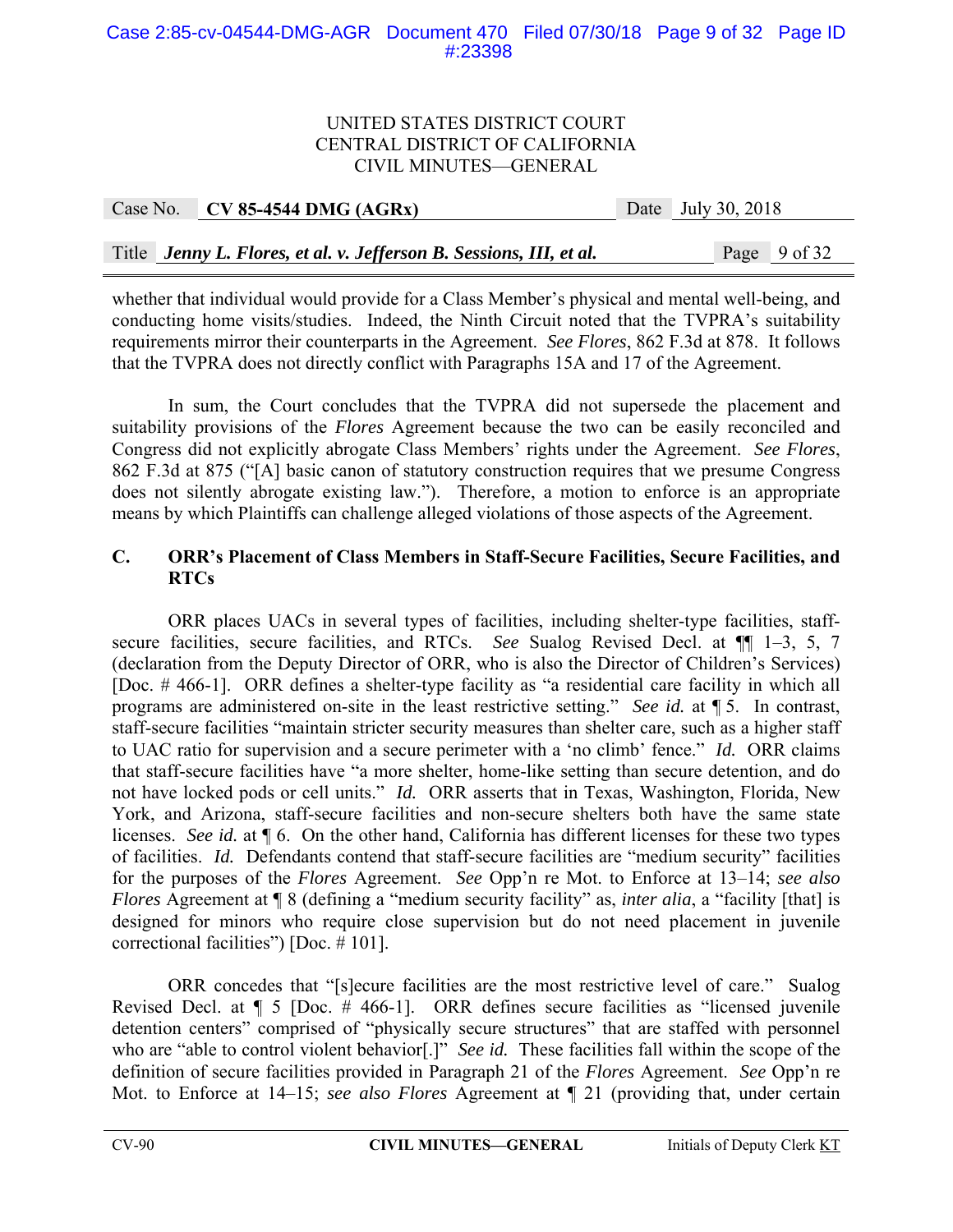| Case No. CV 85-4544 DMG $(AGRx)$                                    | Date July 30, 2018 |                 |
|---------------------------------------------------------------------|--------------------|-----------------|
|                                                                     |                    |                 |
| Title Jenny L. Flores, et al. v. Jefferson B. Sessions, III, et al. |                    | Page $10$ of 32 |

circumstances, "[a] minor may be held in or transferred to a suitable State or county juvenile detention facility or a secure INS detention facility, or INS-contracted facility, having separate accommodations for minors") [Doc. # 101]. ORR's secure facilities include three juvenile jails: Yolo County Juvenile Hall in California, Shenandoah Valley Juvenile Center in Virginia, and Northern Virginia Juvenile Detention Facility in Virginia. *See* Holguín Decl. at ¶¶ 2–3, Pls.' Ex. 87 [Doc. # 409-5].

Finally, ORR defines an RTC as:

a sub-acute, time limited, interdisciplinary, psycho-educational, and therapeutic 24-hour-a-day structured program with community linkages, provided through non-coercive, coordinated, individualized care, specialized services and interventions. [RTCs] provide highly customized care and services to individuals following either a community based placement or more intensive intervention, with the aim of moving individuals toward a stable, less intensive level of care or independence. ORR uses a[n] RTC at the recommendation of a psychiatrist or psychologist [or with ORR Treatment Authorization Request (TAR) approval] for [a UAC] who poses a danger to self or others and does not require inpatient hospitalization.

Sualog Revised Decl. at ¶ 7 (quoting ORR Guide, Guide to Terms, *available at* https://www.acf.hhs.gov/orr/resource/children-entering-the-united-states-unaccompanied (last rev. June 21, 2017)) (internal quotation marks omitted) [Doc.  $\#$  466-1]<sup>13</sup> Although this definition of "RTC" suggests that placement therein occurs only after a licensed psychiatrist or psychologist determines that a UAC "poses a danger to self or others," ORR's "Notice of Placement in a Restrictive Setting" shows that a UAC may be placed in an RTC under other circumstances. Specifically, the form provides in pertinent part:

<sup>&</sup>lt;sup>13</sup> Sualog's declaration omitted the "or with ORR Treatment Authorization Request (TAR) approval" language that is bracketed into the block quotation, which does appear in the ORR Guide. *Compare* Sualog Decl. at ¶ 7 [Doc. # 466-1], *with* ORR Guide, Guide to Terms, *available at* https://www.acf.hhs.gov/orr/resource/childrenentering-the-united-states-unaccompanied (last rev. June 21, 2017). The parties have not provided a definition of a "TAR." In any event, it appears that a TAR must be completed by a licensed psychologist or psychiatrist before ORR transfers a UAC to an RTC. *See* Sualog Revised Decl. at ¶ 8 ("ORR will consider transferring [a] UAC to an RTC if 'a licensed psychologist or psychiatrist has indicated[']" that certain conditions have been satisfied) (quoting ORR Guide at § 1.4.6, *available at* https://www.acf.hhs.gov/orr/resource/children-entering-the-united-statesunaccompanied (last rev. Jan. 27, 2015)) [Doc. # 466-1].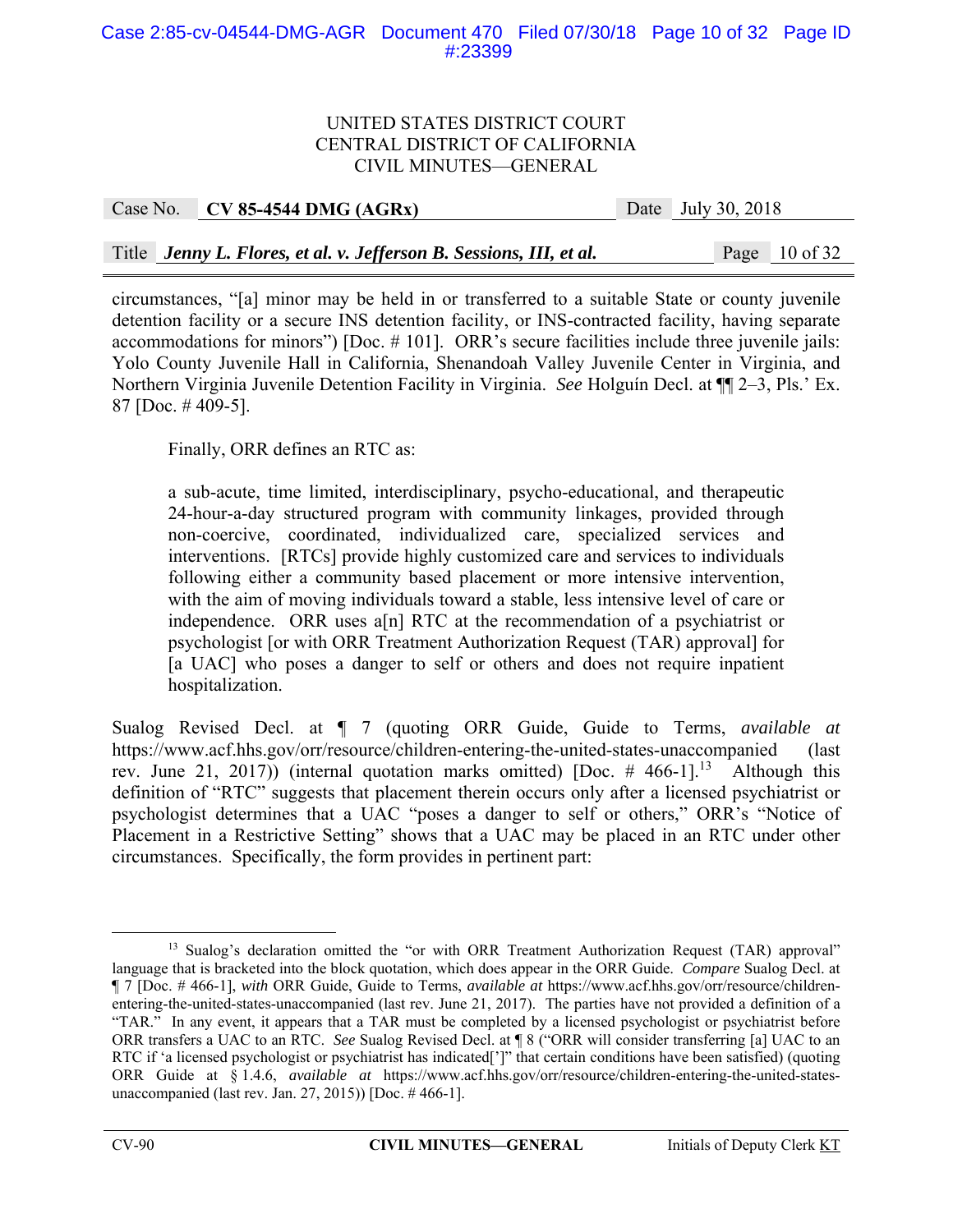### Case 2:85-cv-04544-DMG-AGR Document 470 Filed 07/30/18 Page 11 of 32 Page ID #:23400

#### UNITED STATES DISTRICT COURT CENTRAL DISTRICT OF CALIFORNIA CIVIL MINUTES—GENERAL

Case No. **CV 85-4544 DMG (AGRx)** Date July 30, 2018

Title *Jenny L. Flores, et al. v. Jefferson B. Sessions, III, et al.* Page 11 of 32

**Residential Treatment Center:** ORR has determined that you have a psychiatric or psychological issue that cannot be addressed in an outpatient setting. A licensed psychologist or psychiatrist has indicated that you:

 $\Box$  Have not shown reasonable progress in the alleviation of your mental health symptoms after a significant period of time in outpatient treatment;

 $\Box$  Demonstrate behavior that is a result of your underlying mental health symptoms and/or diagnosis and cannot be managed in an outpatient setting;

 $\Box$  Require therapeutic-based intensive supervision as a result of mental health symptoms and/or diagnosis that prevent you from independent participation in the daily schedule of activities; *and/or*,

□ Present a continued and real risk of harm to self, others, or the community, despite the implementation of short-term interventions.

ORR Form Notice of Placement in a Restrictive Setting ("Notice of Placement"), Feb. 5, 2018, Pls.' Ex. 22 at 12 (emphasis added) [Doc. # 409-3]. Defendants argue that, for the purposes of the *Flores* Agreement, RTCs constitute licensed programs that serve special needs minors. *See* Opp'n re Mot. to Enforce at 11–12.

 Plaintiffs contend that RTCs violate the *Flores* Agreement because they do not comport with its definition of "licensed programs." *See* Reply at 11–13. They also contend that Defendants have violated the *Flores* Agreement by placing Class Members in RTCs, staff-secure facilities, and secure facilities without adequate notice or an opportunity to be heard, and that the criteria for such placements do not comport with the *Flores* Agreement. *See* Mot. to Enforce at 11–16. The Court addresses each of these arguments *seriatim*. 14

## **1. Shiloh RTC Does Not Satisfy the** *Flores* **Agreement's Requirements for "Licensed Programs"**

 Paragraph 19 of the Agreement provides that as a general rule, if a Class Member is not released, he or she "shall be placed temporarily in a licensed program until such time as a release can be effected in accordance with Paragraph 14 . . . or until the minor's immigration

<sup>&</sup>lt;sup>14</sup> Plaintiffs complain in passing that "children in staff-secure facilities . . . typically must wear institutional clothing, are kept under 24-hour surveillance, have limited contact with family, and are summarily disciplined for violations of facility rules," and that "[y]outh in secure facilities report being handcuffed, locked in cells, and pepper sprayed." *See* Mot. to Enforce at 10–11. It appears that Plaintiffs make these generalized assertions to support their position that "[y]outh have a compelling interest in licensed placement" such that they possess a due process right to pre-placement notice and an opportunity to be heard. *See id.* (emphasis omitted). They do not argue that the conditions of those facilities otherwise violate the *Flores* Agreement, nor do they identify which provisions of the Agreement have been violated by these practices.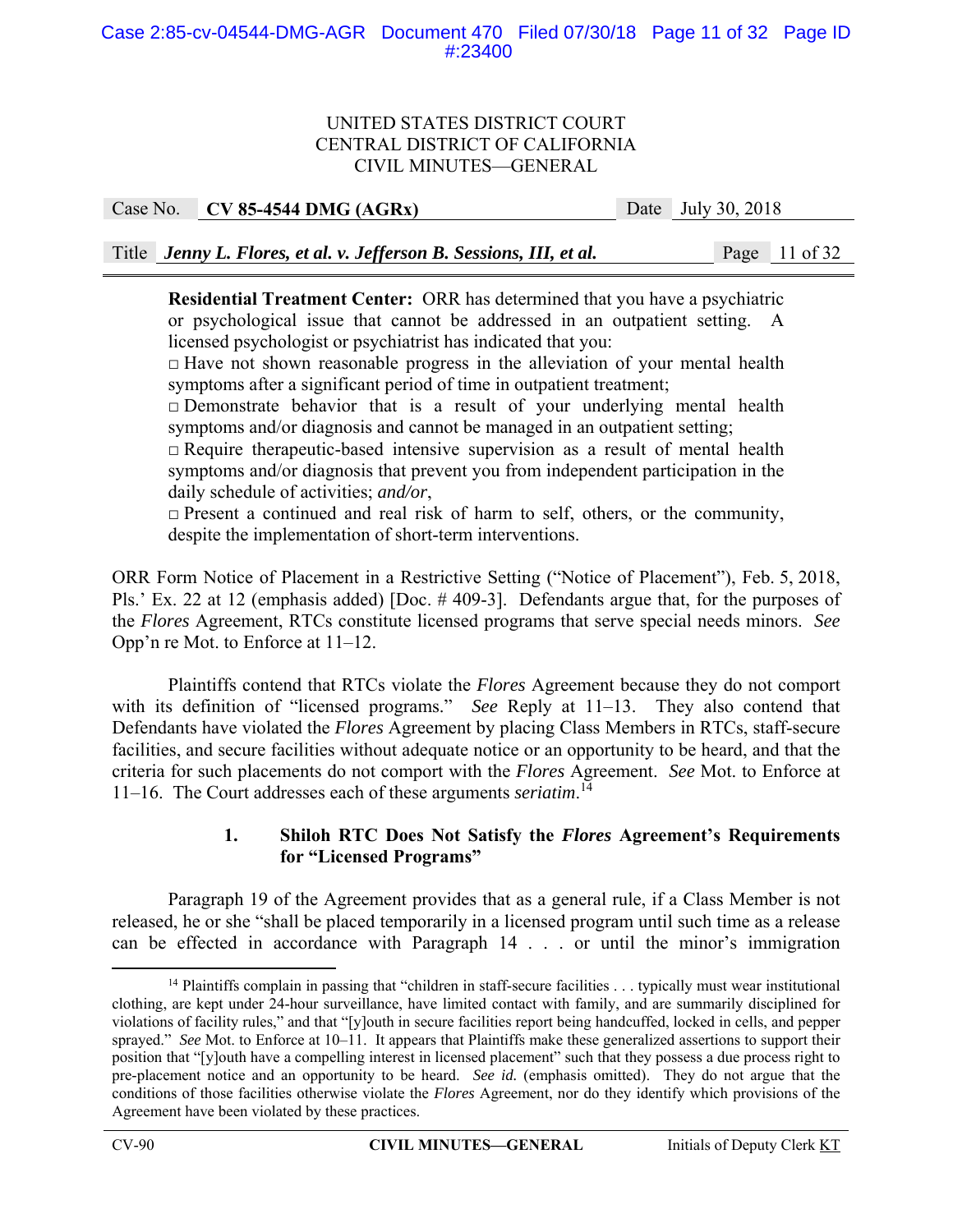#### Case 2:85-cv-04544-DMG-AGR Document 470 Filed 07/30/18 Page 12 of 32 Page ID #:23401

#### UNITED STATES DISTRICT COURT CENTRAL DISTRICT OF CALIFORNIA CIVIL MINUTES—GENERAL

| Case No. CV 85-4544 DMG $(AGRx)$                                    | Date July 30, 2018 |                 |
|---------------------------------------------------------------------|--------------------|-----------------|
|                                                                     |                    |                 |
| Title Jenny L. Flores, et al. v. Jefferson B. Sessions, III, et al. |                    | Page $12$ of 32 |

proceedings are concluded, whichever occurs earlier." *See Flores* Agreement at ¶ 19 [Doc. # 101]. A licensed program is defined in pertinent part as:

[A]ny program, agency or organization that is licensed by an appropriate State agency to provide residential, group, or foster care services for dependent children, including a program operating group homes, foster homes, or facilities for special needs minors. A licensed program must also meet those standards for licensed programs set forth in Exhibit 1 attached hereto. All homes and facilities operated by licensed programs, including facilities for special needs minors, shall be non-secure as required by state law; provided, however, that a facility for special needs minors may maintain that level of security permitted under state law which is necessary for the protection of a minor or others in appropriate circumstances, *e.g.*, cases in which a minor has drug or alcohol problems or is mentally ill.

*Id.* at  $\P$  6. A "special needs minor" is in turn defined as:

[A] minor whose mental and/or physical condition requires special services and treatment by staff. A minor may have special needs due to drug or alcohol abuse, serious emotional disturbance, mental illness or retardation, or a physical condition or chronic illness that requires special services or treatment as a result of neglect or abuse. [Defendants] shall assess minors to determine if they have special needs and, if so, shall place such minors, whenever possible, in licensed programs in which [Defendants] place[] children without special needs, but which provide services and treatment for such special needs.

*Id.* at ¶ 7.

 Plaintiffs contend that RTCs do not adhere to the *Flores* Agreement's requirements for licensed programs because RTCs employ a level of security that exceeds that which is "necessary for the protection of a minor or others . . . ." *See* Reply at 12 (quoting *Flores* Agreement at ¶ 6). They further claim that RTCs violate the Agreement because they separate special needs minors from the general population of Class Members. *See id.* Additionally, Plaintiffs argue that RTCs do not afford Class Members the privacy rights identified in Exhibit 1 of the Agreement. *See id.* at 12–13.15

<sup>&</sup>lt;sup>15</sup> Plaintiffs further contend that "Defendants neither produce their RTCs' licenses nor identify the state laws they contend authorize the restrictions RTCs place on children's lives and liberty." Reply at 13. Yet, *Plaintiffs* bear the burden of proving that RTCs violate the *Flores* Agreement by virtue of their purported failure to adhere to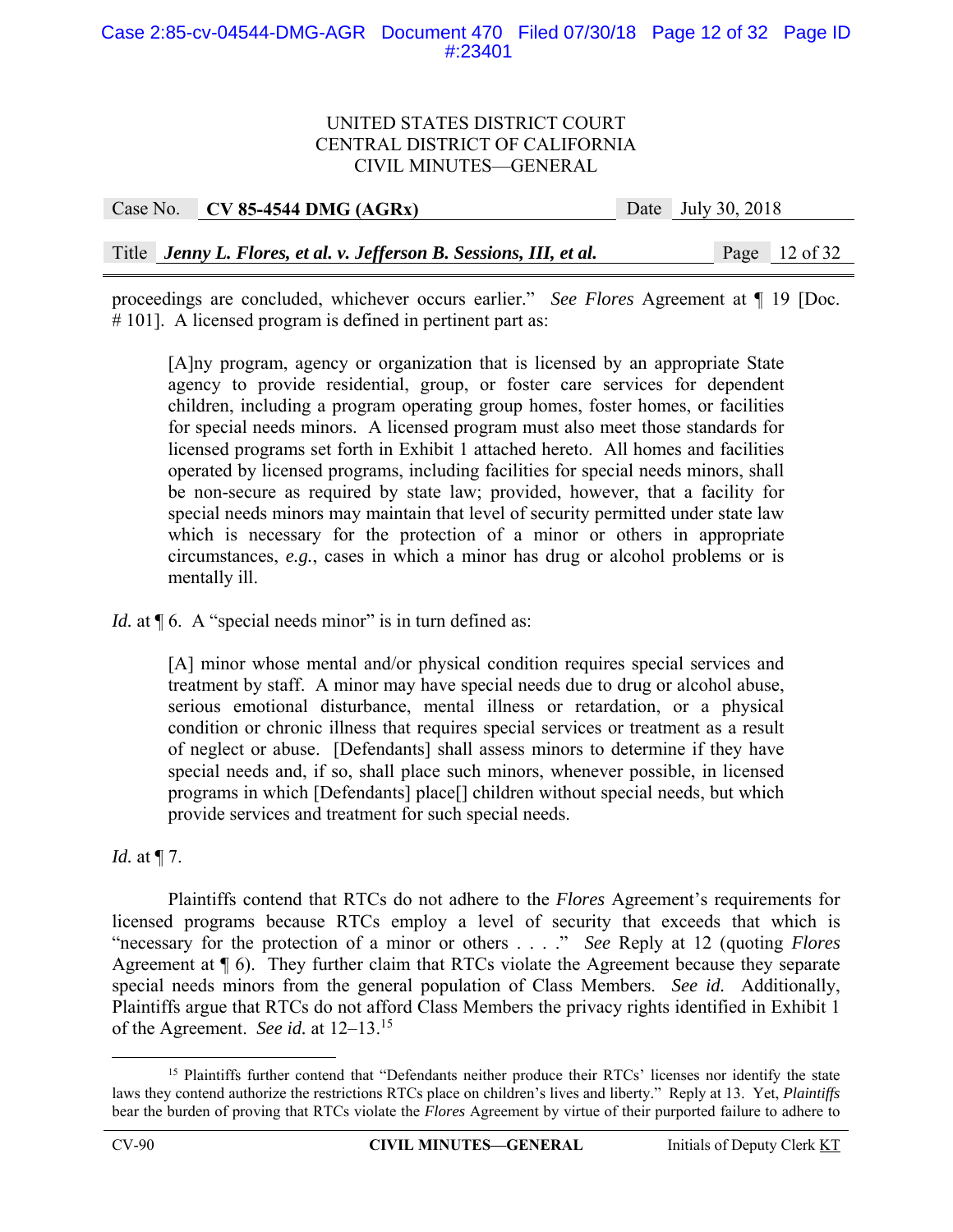#### Case 2:85-cv-04544-DMG-AGR Document 470 Filed 07/30/18 Page 13 of 32 Page ID #:23402

#### UNITED STATES DISTRICT COURT CENTRAL DISTRICT OF CALIFORNIA CIVIL MINUTES—GENERAL

Case No. **CV 85-4544 DMG (AGRx)** Date July 30, 2018

#### Title *Jenny L. Flores, et al. v. Jefferson B. Sessions, III, et al.* Page 13 of 32

Plaintiffs have shown that the level of security at Shiloh RTC in Manvel, Texas violates the *Flores* Agreement because it is a locked facility with 24-hour surveillance and monitoring. *See* Isabella M. Decl. at ¶ 2, Pls.' Ex. 10 [Doc. # 421-1]; Gloria P. Decl. at ¶ 2, Pls.' Ex. 41 [Doc. # 421-4]; Gabriela N. Decl. at  $\P$  3, Pls.' Ex. 19 [Doc. # 421-1].<sup>16</sup> Although it is possible that a Class Member who has been placed in an RTC possesses "a psychiatric or a psychological issue that cannot be addressed in an outpatient setting," *see* Notice of Placement, Pls.' Ex. 22 at 12 [Doc. # 409-3], that does not necessarily mean that the aforementioned measures must be undertaken in order to protect the minor or others. *See Flores* Agreement at ¶ 6 [Doc. # 101]. Plaintiffs also present evidence showing that Shiloh RTC's staff engages in practices that are not necessary for the protection of minors or others. For example, Julio Z. attests that a staff member at Shiloh RTC often refused to allow Julio and other Class Members to leave their living quarters to obtain drinking water. *See* Julio Z. Dec. at ¶¶ 21–22, Pls.' Ex. 64 [Doc. # 421-5]. On one occasion, after that individual repeatedly denied Julio's request to get water, Julio nonetheless insisted upon leaving his room for that purpose. *See id.* at ¶ 22. The staff member responded by throwing Julio to the ground, injuring Julio's elbow. *See id.*

On the other hand, if a Class Member has been placed in Shiloh RTC because a licensed psychologist or psychiatrist found that he or she "[p]resent[s] a continued or real risk of harm to self, others, or the community," *see* Notice of Placement, Pls.' Ex. 22 at 12 [Doc. # 409-3], then 24-hour surveillance and monitoring may be the "level of security . . . which is necessary for the protection of [that] minor or others." *See Flores* Agreement at ¶ 6 [Doc. # 101]. If so, then that level of security falls within the scope of the proviso included in the Agreement's definition of licensed programs. *See id.* ("All homes and facilities operated by licensed programs, including facilities for special needs minors, shall be non-secure as required under state law; *provided, however*, that a facility for special needs minors may maintain that level of security permitted under state law which is necessary for the protection of a minor or others in appropriate circumstances . . . ." (emphasis added)); *see also Proviso*, Black's Law Dictionary (10th ed. 2014) ("[i]n drafting, a [proviso is a] provision that begins with the words provided that and supplies a condition, *exception*, or addition" (emphasis added)). Moreover, because ORR policy does not allow a Class Member to be transferred to an RTC unless "ORR has determined that [he or she has] a psychiatric or psychological issue that cannot be addressed in an outpatient setting," *see* Notice of Placement, Pls.' Ex. 22 at 12 [Doc. # 409-3]; Sualog Revised Decl. at ¶ 8 [Doc. #

applicable state laws. *See Buss*, 16 Cal. 4th at 54 (a party asserting a breach of contract claim must satisfy the preponderance of the evidence standard). Moreover, Plaintiffs do not argue that Defendants refused to provide them such information upon their request. *See Flores* Agreement at ¶ 29 (providing that "Plaintiffs' counsel shall have an opportunity to submit questions  $\dots$  with regard to the implementation of this Agreement  $\dots$ .") [Doc. #101].

<sup>&</sup>lt;sup>16</sup> On this record, it is unclear whether other RTCs also utilize 24-hour surveillance and monitoring.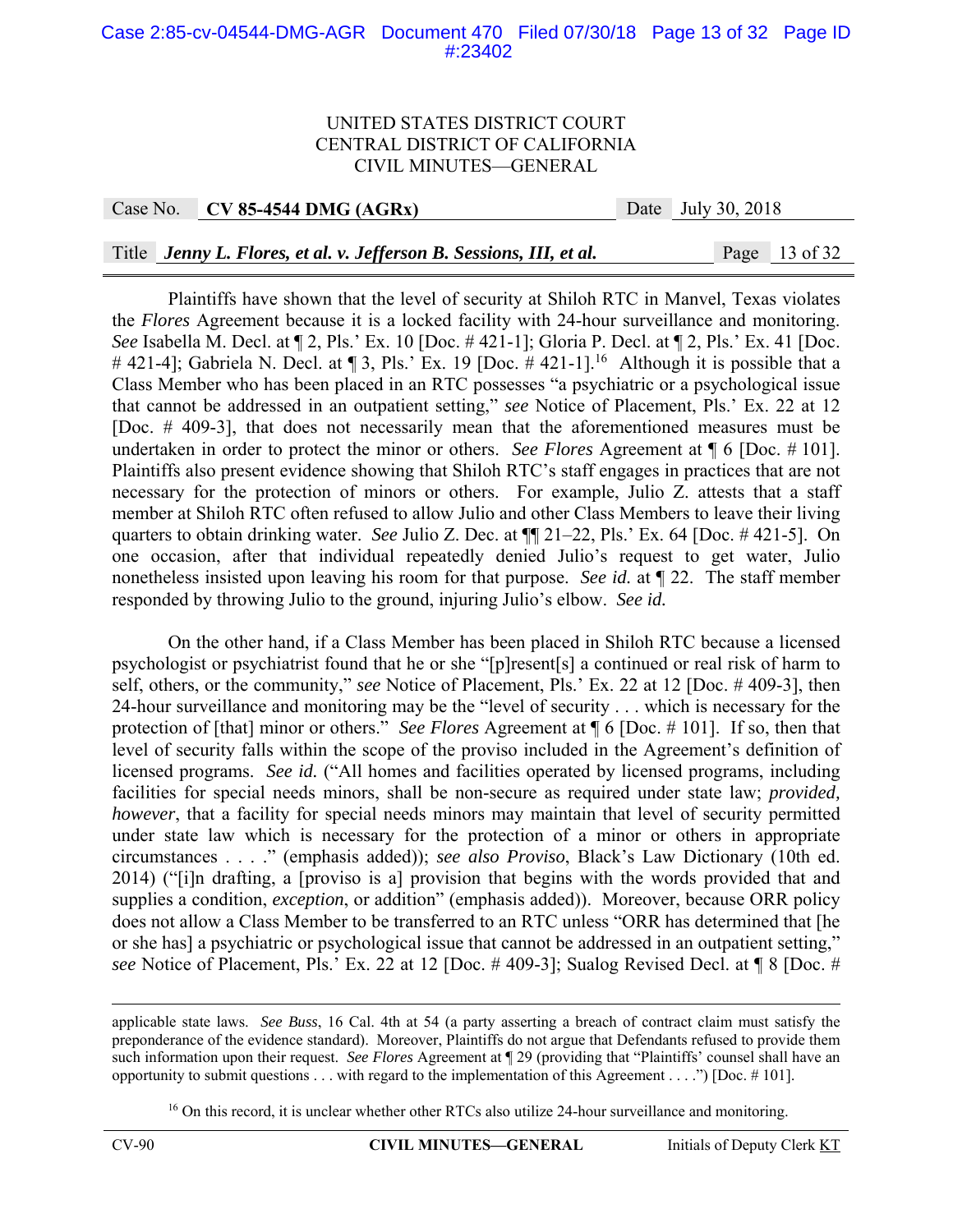#### Case 2:85-cv-04544-DMG-AGR Document 470 Filed 07/30/18 Page 14 of 32 Page ID #:23403

#### UNITED STATES DISTRICT COURT CENTRAL DISTRICT OF CALIFORNIA CIVIL MINUTES—GENERAL

| Case No. | $CV 85-4544 DMG (AGRx)$ |  | Date July 30, 2018 |
|----------|-------------------------|--|--------------------|
|          |                         |  |                    |

Title *Jenny L. Flores, et al. v. Jefferson B. Sessions, III, et al.* Page 14 of 32

466-1], placement in an RTC does not necessarily run afoul of the *Flores* Agreement's requirement that special needs minors be housed with other children "*whenever possible*." *See Flores* Agreement at  $\P$  7 (emphasis added) [Doc. #101].

 With regard to Class Members' privacy rights, Plaintiffs claim that Shiloh RTC does not provide sufficient "private space" to comply with Exhibit 1 to the Agreement because Julio Z. slept in an 8-person room at the facility. *See* Reply at 12–13 (citing Julio Z. Dec. at ¶ 13, Pls.' Ex. 64 [Doc. # 421-5]). Exhibit 1 does not require, however, that each Class Member have his or her own living quarters. Instead, it requires that ORR provide "a private space . . . for the storage of personal belongings." *See Flores* Agreement, Ex. 1 at ¶ A12 [Doc. # 1]. On the other hand, Class Members in RTCs are entitled to "talk privately on the phone, as permitted by the house rules and regulations. *See id.* There is evidence that several Class Members have not been allowed to have any private telephone calls at Shiloh RTC. *See* Gabriela N. Decl. at ¶ 12, Pls.' Ex. 19 ("I am only allowed two 15-minute calls per week. The calls have no privacy.") [Doc. # 421-1]; Maricela J. Decl. at  $\P$  15, Pls.' Ex. 48 (strongly suggesting that Shiloh RTC staff have refused to allowed Maricela to speak with her family on the telephone). Thus, Defendants have violated that privacy right contemplated in the Agreement.<sup>17</sup>

 Accordingly, the Court **ORDERS** Defendants to transfer all Class Members out of Shiloh RTC unless a licensed psychologist or psychiatrist has determined or determines that a particular Class Member poses a risk of harm to self or others. *See* Flores Agreement, ¶ 6 ("a facility for special needs minors may maintain that level of security permitted under state law which is necessary for the protection of a minor or others . . . ."). Class Members who do not fall within that exception shall be placed "in the least restrictive setting appropriate to [each Class Member's] age and special needs, provided that such setting is consistent with [Defendants'] interests to ensure the [Class Member's] timely appearance before [Defendants] and the immigration courts and to protect the [Class Member's] well-being and that of others." *See Flores* Agreement at  $\P$  11 [Doc. # 101]. Defendants are further **ORDERED** to cease employing at Shiloh RTC any security measures that are not necessary for the protection of minors or others, such as the denial of access to drinking water. Additionally, the Court **ORDERS** Defendants to permit Class Members at Shiloh RTC to "talk privately on the phone, as permitted by the house rules and regulations." *See Flores* Agreement, Ex. 1 at ¶ A12 [Doc. # 101].

 <sup>17</sup> Plaintiffs also argue that Class Members in RTCs are not allowed to wear their own clothing. *See* Reply at 12–13; *see also Flores* Agreement, Ex. 1 at ¶ A12 (providing that a Class Member shall be allowed to "wear his or her own clothes, when available") [Doc. # 101]. Plaintiffs have not directed the Court to any evidence substantiating that claim.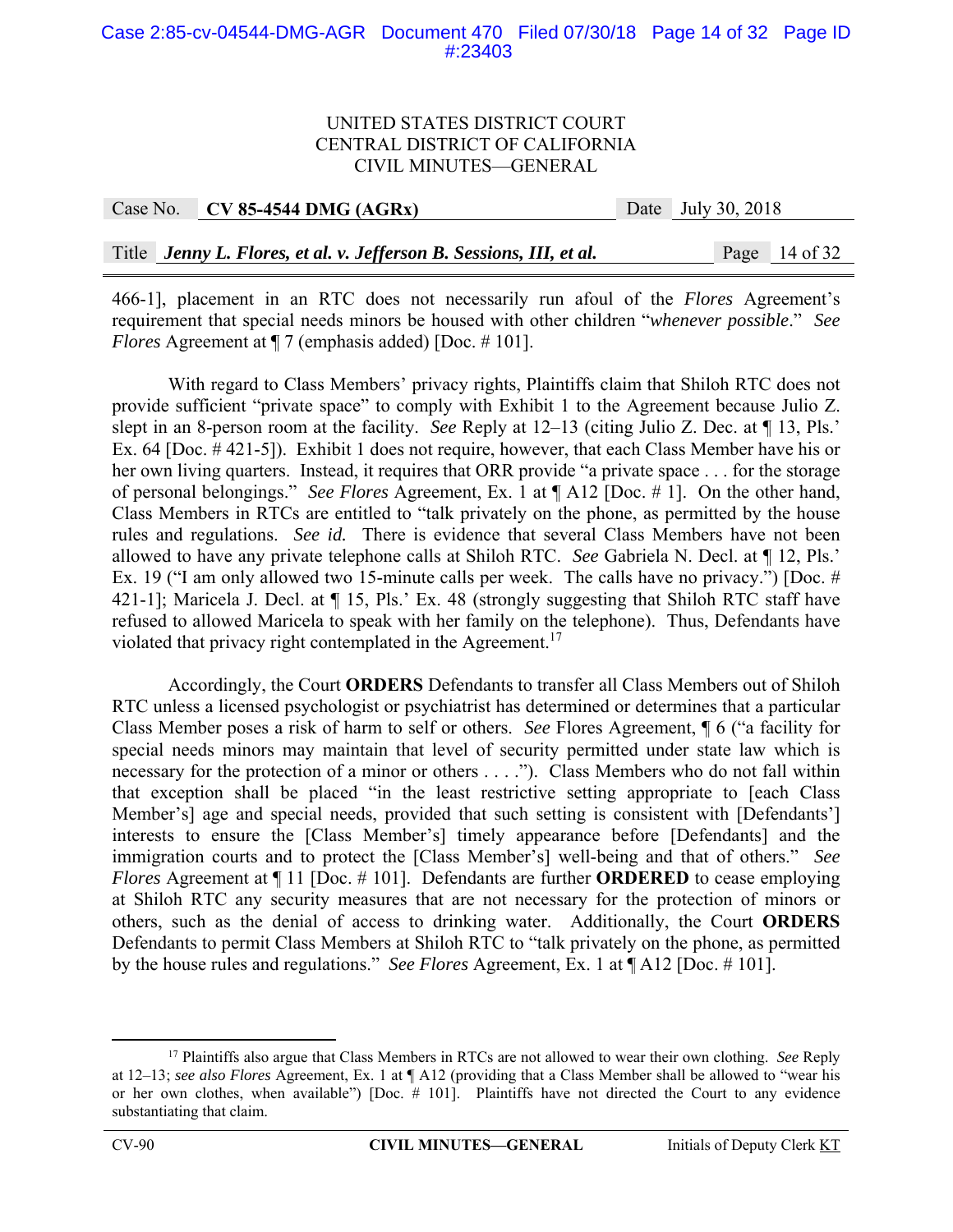| Case No. CV 85-4544 DMG $(AGRx)$ |  | Date July 30, 2018 |
|----------------------------------|--|--------------------|
|                                  |  |                    |

# Title *Jenny L. Flores, et al. v. Jefferson B. Sessions, III, et al.* Page 15 of 32

## **2. Adequate Notice and an Opportunity to Be Heard and Criteria for Placing Class Members in Secure Facilities**

 Plaintiffs complain that ORR transfers Class Members to staff-secure facilities, secure facilities, and RTCs without adequate notice or an opportunity to be heard. *See* Mot. to Enforce at 11–15. With regard to the latter contention, Plaintiffs point out that ORR's policies indicate that the agency unilaterally determines whether to transfer a Class Member to such facilities using a "placement tool" that takes into account the minor's characteristics (*e.g.*, criminal history). *See id.* at 12 (citing ORR Guide at § 1.3.2, *available at* https://www.acf.hhs.gov/orr/res ource/children-entering-the-united-states-unaccompanied (last rev. Apr. 22, 2016)). ORR relies upon the score generated from the placement tool "unless ORR Intakes Team . . . in consultation with other ORR staff" decides to override the score for that particular case. *See* ORR Guide at § 1.3.2, *available at* https://www.acf.hhs.gov/orr/resource/children-entering-the-united-statesunaccompanied (last rev. Apr. 22, 2016). This procedure does not violate the *Flores* Agreement because there is no contractual entitlement to a pre-placement hearing. Rather, Class Members may challenge placement decisions in federal court *after* the agency has already made them. *See Flores* Agreement at  $\P$  24B ("Any minor who disagrees with the INS's determination to place that minor in a particular type of facility, or who asserts that the licensed program in which he or she has been placed does not comply with the standards set forth in Exhibit 1 attached hereto, may seek judicial review . . . .").

 Further, Plaintiffs seek an order requiring Defendants to provide "written and oral notice in a language [the Class Member] understand[s] of the reasons for such transfer and disclose . . . the evidence ORR contends justify the transfer . . . at least 10 days *in advance* of the date ORR proposes to effect the [Class Member's] physical transfer." *See* Proposed Order at 3 (emphasis added) [Doc. # 422-1]. The *Flores* Agreement requires ORR to provide advance notice of transfer only if an attorney represents the particular Class Member. *See Flores* Agreement at ¶ 27 ("No minor who is represented by counsel shall be transferred without advance notice to such counsel . . . .") [Doc.  $\#$  101]. Plaintiffs have not pointed to any evidence showing that Defendants violated this provision of the Agreement.

 Conversely, Paragraph 24C of the *Flores* Agreement does provide that, "[i]n order to permit judicial review of Defendants' placement decisions as provided in [the] Agreement, Defendants shall provide minors not placed in licensed programs with a notice of the reasons for housing the minor in a detention or medium security facility." *See Flores* Agreement at ¶ 24C [Doc. # 101]. Therefore, ORR is required to provide each Class Member with written notice of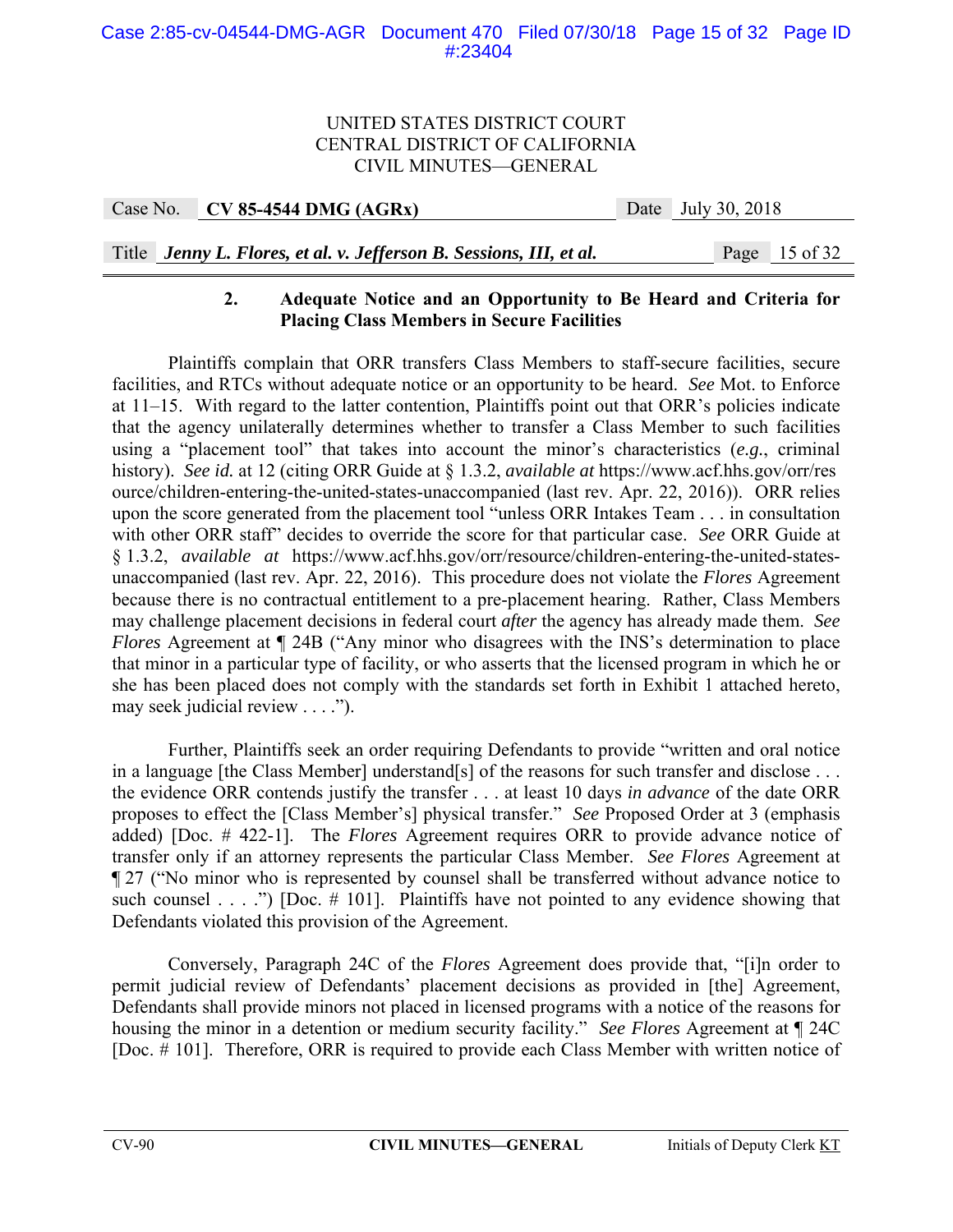#### Case 2:85-cv-04544-DMG-AGR Document 470 Filed 07/30/18 Page 16 of 32 Page ID #:23405

#### UNITED STATES DISTRICT COURT CENTRAL DISTRICT OF CALIFORNIA CIVIL MINUTES—GENERAL

| Case No. $\vert$ CV 85-4544 DMG (AGRx)                              | Date July 30, 2018 |                 |
|---------------------------------------------------------------------|--------------------|-----------------|
|                                                                     |                    |                 |
| Title Jenny L. Flores, et al. v. Jefferson B. Sessions, III, et al. |                    | Page $16$ of 32 |

the reasons for placing him or her in a staff-secure facility, a secure facility, or an RTC to enable judicial review of that decision.<sup>18</sup>

ORR concedes that its "Notice of Placement" form is intended to serve as this written "notice of reasons." *See* Sualog Revised Decl. at ¶ 11 ("The reasons provided in ORR's Notice of Placement in a Restrictive Setting . . . provide notice of the reasons for housing the minors in such facilities and enable judicial review in a Federal court of such decisions by ORR.") [Doc. # 466-1]. The *Flores* Agreement does not state with particularity *when* ORR must provide such notice to the Class Member. Under California law, "[i]f no time is specified for the performance of an act required to be performed, a reasonable time is allowed." *See* Cal. Civ. Code § 1657. Because the parties have not explained why a more clearly defined standard would be appropriate under the circumstances, the Court construes Paragraph 24C as requiring notice within a reasonable time after ORR renders its placement decision.<sup>19</sup>

 Plaintiffs present evidence that multiple Class Members have been detained in secure or medium security facilities for weeks (and sometimes months) without receiving a written notice of reasons for the transfer. *See, e.g.*, Samuel W. Decl. at ¶¶ 2–7, Pls.' Ex. 44 (Samuel has been at a Yolo Juvenile Detention Center for nearly a month and has not received "a written notice about why [ORR] . . . transferr[ed] [him] there") [Doc. #421-4]; Isabella M. Suppl. Decl. at  $\P$ 1–6, Pls.' Ex. 11 (Isabella has been detained at Shiloh RTC for at least three months and has not received a Notice of Placement form) [Doc. # 421-1]; David I. Suppl. Decl. at ¶¶ 1–3, Pls.' Ex. 15 (David has been at Shiloh RTC for at least three months and has not received a Notice of

<sup>&</sup>lt;sup>18</sup> Shiloh RTC may comport with the Agreement's definition of a "licensed program" to the extent that a psychologist or a psychiatrist has determined that a Class Member placed therein is a danger to himself/herself or others. *See supra* Part III.C.1. Nonetheless, Shiloh RTC is also a "medium security facility" because "[i]t provides 24-hour awake supervision, custody, care and treatment." *See id.*; *Flores* Agreement at ¶ 8 [Doc. # 101]. Further, the Notice of Placement form concedes that an RTC is a "restrictive setting." *See* Notice of Placement, Pls.' Ex. 22 at 12 [Doc. # 409-3]. Given that Paragraph 24C's express purpose is to permit judicial review of a decision to place a minor in a detention or medium security facility, *see Flores* Agreement at ¶ 24C, the transfer of a Class Member to an RTC triggers ORR's obligation to provide a notice of reasons for the placement, notwithstanding the fact that an RTC may technically satisfy the definition of a licensed program under certain circumstances. Further, the Court interprets Paragraph 24C as requiring a *written* "notice of reasons" for the transfer because Paragraph 24C is intended to facilitate judicial review of such decisions.

<sup>&</sup>lt;sup>19</sup> The *Flores* Agreement certainly does not prohibit ORR from providing Class Members with notice of its placement decisions *before* they go into effect. Nonetheless, the terms of the Agreement do not require that ORR provide pre-placement notice unless a Class Member is represented by counsel. *See Flores* Agreement at ¶ 37 [Doc. # 101]. Because Paragraph 24B does not require ORR to obtain court approval before placing a Class Member in a particular facility, post-placement notice is not *per se* unreasonable under California Civil Code section 1657.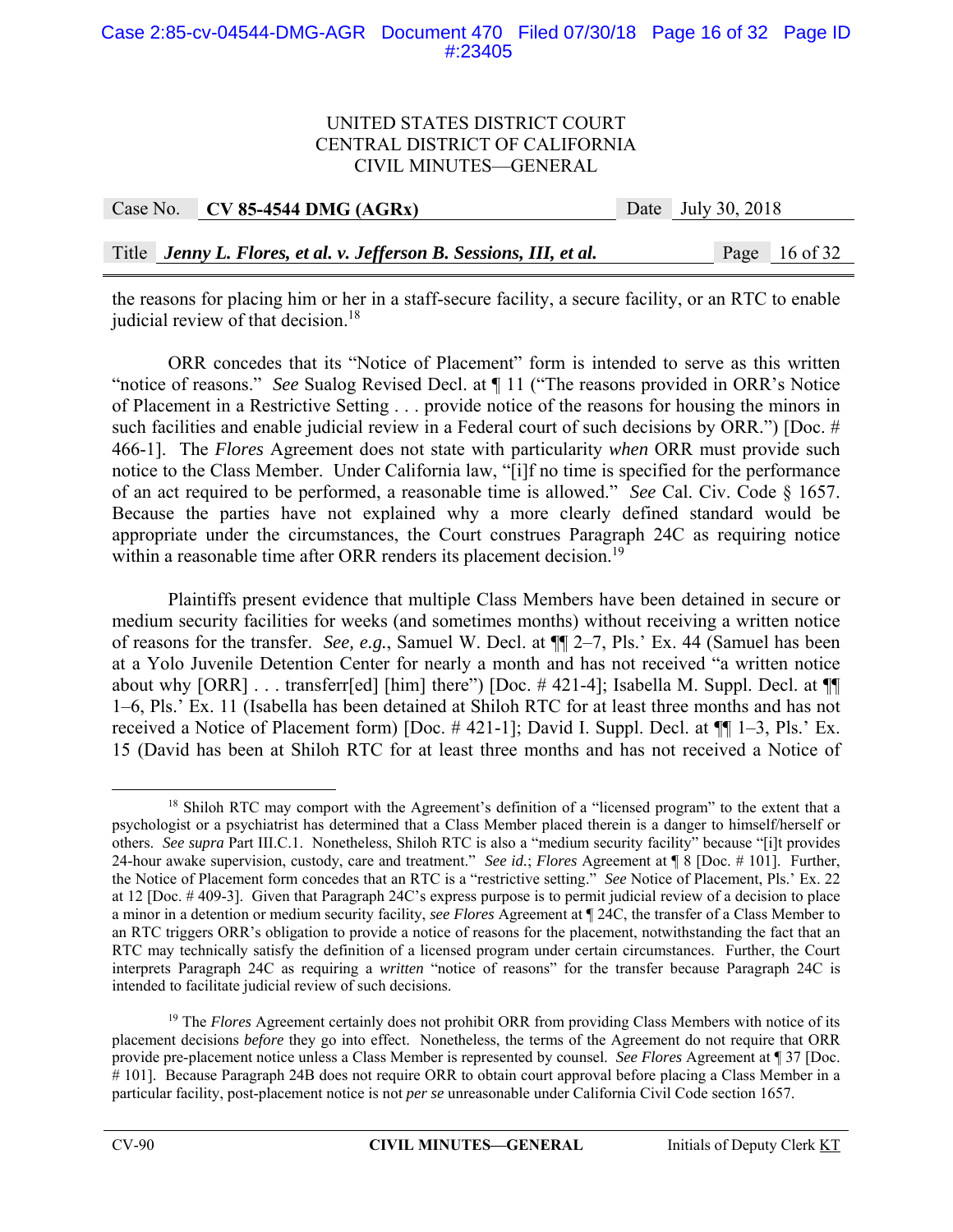### Case 2:85-cv-04544-DMG-AGR Document 470 Filed 07/30/18 Page 17 of 32 Page ID #:23406

#### UNITED STATES DISTRICT COURT CENTRAL DISTRICT OF CALIFORNIA CIVIL MINUTES—GENERAL

#### Case No. **CV 85-4544 DMG (AGRx)** Date July 30, 2018

Title *Jenny L. Flores, et al. v. Jefferson B. Sessions, III, et al.* Page 17 of 32

Placement form) [Doc. # 421-1]; Gloria P. Decl. at  $\P$  3–4, Pls.' Ex. 41 (Gloria has been in Shiloh RTC for four months, and does not recall receiving any document explaining the right to challenge ORR's placement decision) [Doc. # 421-4]; Carlos A. Decl. at ¶¶ 2, 4–5, 8–9, Pls.' Ex. 31 (Carlos was in Shenandoah Valley Juvenile Center for nearly a month, and does not recall being informed that he could challenge the placement decision) [Doc.  $\#$  421-3].<sup>20</sup> Detaining a Class Member in a restrictive setting for three or four months without informing the minor of the reasons for placement amounts to a failure to provide written notice within a reasonable time. Furthermore, Plaintiffs believe that the form "exists only in English," *see* Mot. to Enforce at 12, a notion that Defendants do not dispute. *See* Opp'n re Motion to Enforce 9–10 (arguing instead that the Notice of Placement otherwise satisfies the Agreement). Since the purpose of the notice of reasons is to permit judicial review, the *Flores* Agreement impliedly requires ORR to provide notice in a language that the Class Member can understand. *See, e.g.*, Carlos A. Decl. at ¶ 2 ("I speak Spanish and only a few words of English.") [Doc. # 421-4]. Therefore, Defendants have breached the *Flores* Agreement by failing to provide these Class Members with a notice of reasons in a language that they can understand within a reasonable period of time.

 Additionally, Plaintiffs argue that the Notice of Placement form indicates that ORR transfers Class Members to secure facilities on grounds that are not authorized by the *Flores* Agreement. *See* Mot. to Enforce at 10–11. Paragraph 21 provides that a Class Member may be placed in a secure facility if one of the following five conditions has been met:

A. [The Class Member] has been charged with, is chargeable, or has been convicted of a crime, or is the subject of delinquency proceedings, has been adjudicated delinquent, or is chargeable with a delinquent act; provided, however that this provision shall not apply to any minor whose offense(s) fall(s) within either of the following categories:

 i. Isolated offenses that (1) were not within a pattern or practice of criminal activity and (2) did not involve violence against a person or the use or carrying of a weapon (Examples: breaking and entering, vandalism, DUI, etc. This list is not exhaustive.);

 ii. Petty offenses, which are not considered grounds for stricter means of detention in any case (Examples: shoplifting, joy riding, disturbing the peace, etc. This list is not exhaustive.);

<sup>&</sup>lt;sup>20</sup> Given that ORR's Notice of Placement form states that a Class Member may seek reconsideration of ORR's placement decision or file suit in federal court to challenge the decision, it can readily be inferred that Gloria P., Carlos A., and Gabriela N. did not receive this form. *See* Notice of Placement, Pls.' Ex. 22 at 12–13 [Doc. # 409-3].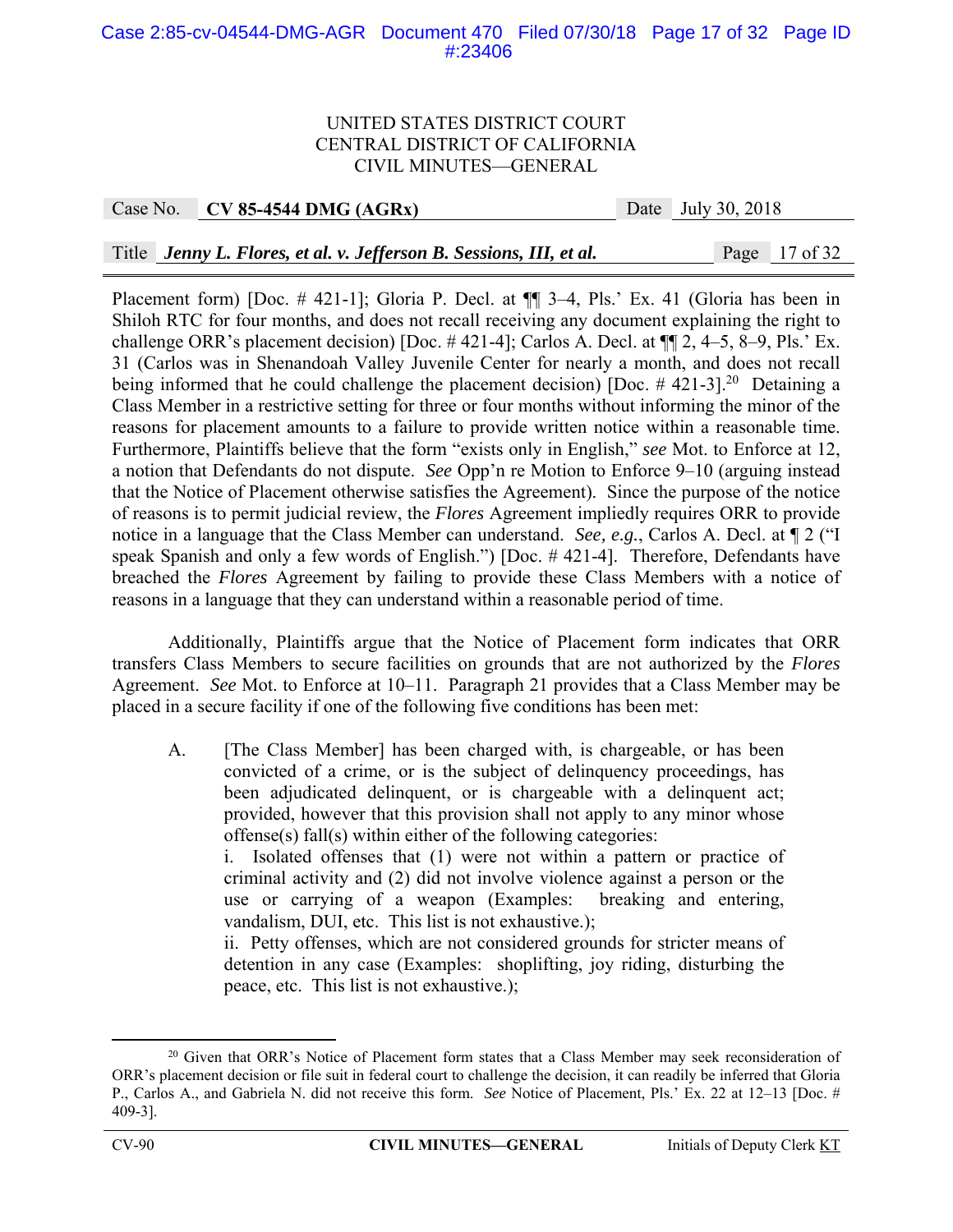Case No. **CV 85-4544 DMG (AGRx)** Date July 30, 2018

Title *Jenny L. Flores, et al. v. Jefferson B. Sessions, III, et al.* Page 18 of 32

 As used in this paragraph, "chargeable" means that the INS has probable cause to believe that the individual has committed a specified offense;

- B. [The Class Member] has committed, or has made credible threats to commit, a violent or malicious act (whether directed at himself or others) while in [Defendants'] legal custody or while in the presence of an . . . officer [of Defendants];
- C. [The Class Member] has engaged, while in a licensed program, in conduct that has proven to be unacceptably disruptive of the normal functioning of the licensed program in which he or she has been placed and removal is necessary to ensure the welfare of the minor or others, as determined by the staff of the licensed program (Examples: drug or alcohol abuse, stealing, fighting, intimidation of others, etc. This list is not exhaustive.);
- D. [The Class Member] is an escape-risk; or
- E. [The Class Member] must be held in a secure facility for his or her own safety, such as when [Defendants have] reason to believe that a smuggler would abduct or coerce a particular minor to secure payment of smuggling fees.

*See Flores* Agreement at ¶ 21 [Doc. # 101].

 On the other hand, ORR's Notice of Placement form provides that a Class Member may be placed in a secure facility if:

ORR has determined that [the Class Member] pose[s] a danger to self or others; or ha<sup>[s]</sup> been charged with having committed a criminal offense. ORR considered that [the Class Member]:

 $\Box$  [Is] charged with, *may be chargeable*, or ha<sup>[s]</sup> been convicted of a crime; or [is] the subject of delinquency proceedings, ha[s] been adjudicated delinquent, or [is] chargeable with a delinquent act;

 $\Box$  Ha[s] committed, or ha[s] made credible threats to commit a violent or malicious act while in ORR custody;

 $\Box$  Ha[s] committed, threatened to commit, or engaged in serious, self-harming behavior that poses a danger to self while in ORR custody;

 $\Box$  Ha[s] engaged in conduct that has proven to be disruptive of the normal functioning of a staff secure facility in which [the Class Member] [was] placed such that transfer may be necessary to ensure [the Class Member's] welfare or the welfare of others;

□ *Ha[s] reported gang involvement or display[ed] gang affiliation while in care;*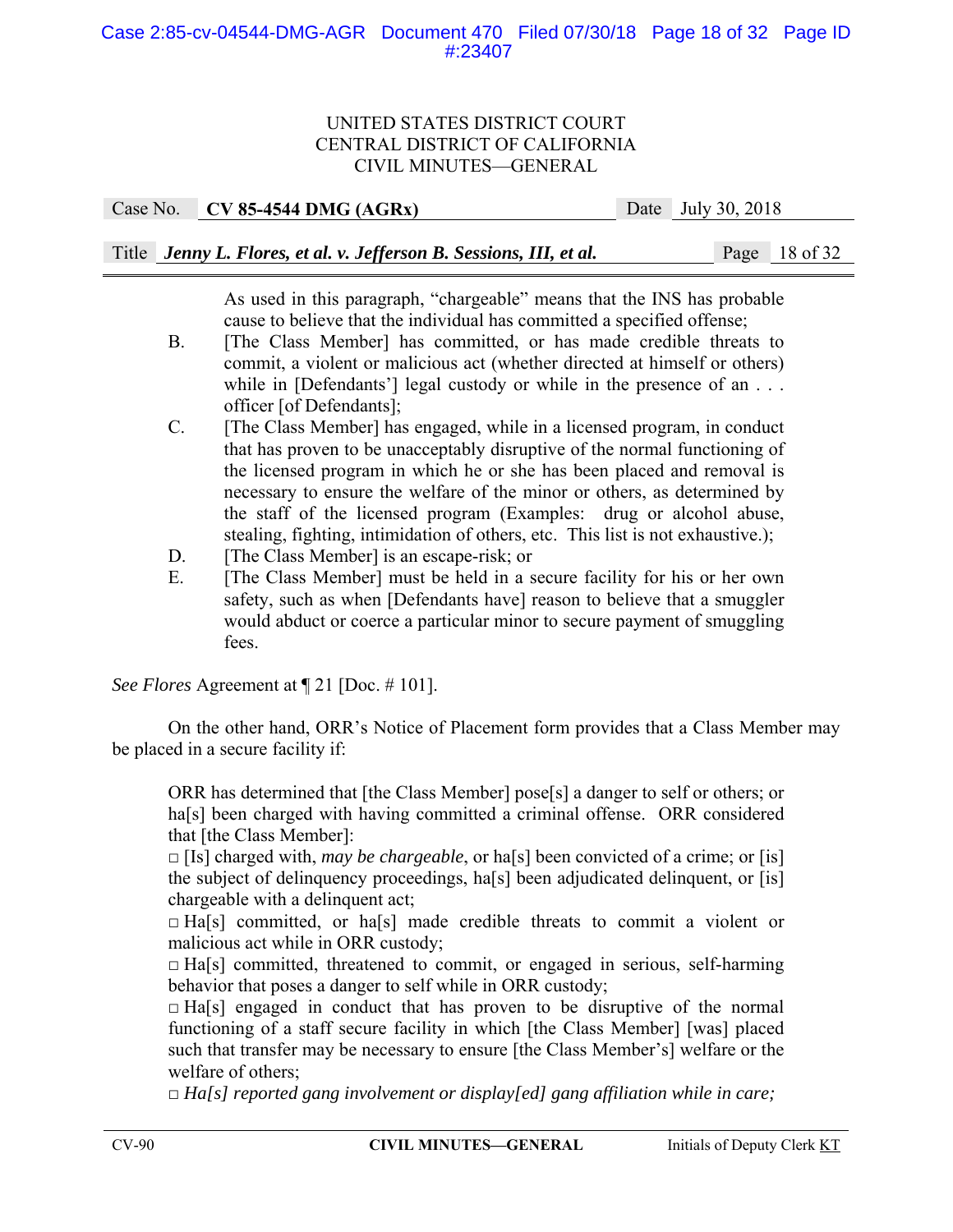Case No. **CV 85-4544 DMG (AGRx)** Date July 30, 2018

Title *Jenny L. Flores, et al. v. Jefferson B. Sessions, III, et al.* Page 19 of 32

□ *Ha[s] self-disclosed* violent criminal history or *gang involvement prior to placement in ORR custody that requires further assessment;* and/or  $\Box$  Ha[s] a history of or display[ed] sexual predatory behavior, or other inappropriate sexual behavior*.*

*See* Notice of Placement, Pls.' Ex. 22 at 12 (footnote omitted) (emphasis added) [Doc. # 409-  $3$ ].<sup>21</sup>

Paragraph 21 of the Agreement does not authorize the italicized criteria shown above. A Class Member may be placed in a secure facility if he or she "is chargeable" with a crime, not if he "may be chargeable" with one. *See Flores* Agreement at ¶ 21A [Doc. # 101]. For instance, a Class Member's gang membership does not necessarily establish that he or she is chargeable with a delinquent act or offense, or that any of the other criteria of Paragraph 21 have been satisfied. On the other hand, to the extent the italicized criteria contribute to Defendants' probable cause determination that a Class Member has engaged in a pattern or practice of criminal conduct or committed a violent crime, then Paragraph 21 explicitly authorizes detention of that Class Member in a secure facility. Therefore, Defendants have breached the *Flores* Agreement insofar as ORR has placed Class Members in secure facilities *solely* on the basis of one or more of the italicized portions of the Notice of Placement form and absent probable cause to believe that the individual has committed a specified offense. $^{22}$ 

Accordingly, the Court **ORDERS** Defendants to comply with Paragraph 24C by providing each Class Member with a written notice of reasons for placing him or her in a secure facility, staff-secure facility, or an RTC within a reasonable time of ORR's placement decision. Any such notice of reasons shall be in a language that the Class Member understands. Further, pursuant to Paragraph 21, the Court **ORDERS** Defendants to remove from a secure facility any

<sup>&</sup>lt;sup>21</sup> The first checkbox is accompanied by a footnote that clarifies that Paragraph 21's "isolated" and "petty" offenses are excluded from the scope of that criterion. *See* Notice of Placement, Pls.' Ex. 22 at 12 [Doc. # 409-3].

<sup>22</sup> Plaintiffs claim that *Saravia v. Sessions*, 280 F. Supp. 3d 1168 (N.D. Cal. 2017), indicates that "ORR in fact dispatches youth to secure facilities precipitously." *See* Mot. to Enforce at 16. In *Saravia*, ORR released certain Class Members from custody who were later rearrested and placed in secure facilities. *See Saravia*, 280 F. Supp. 3d at 1177–81. The district court ordered ORR to provide Class Members with hearings before immigration judges and to release those found to be non-dangerous. *See Saravia*, at 1205–06. Ultimately, immigration judges ordered the release of the vast majority of the Class Members who received bond hearings. *See* Request for Judicial Notice, *Saravia v. Sessions*, No. 18-15114 (9th Cir. Mar. 16, 2018), Pls.' Ex. 79 at 112–13 (chart showing which Class Members were ultimately released) [Doc. # 409-5]. It appears that Plaintiffs raise this argument merely to support their position that the Court should order procedural remedies that are not prescribed in the *Flores* Agreement. *See* Mot. to Enforce at 16; Reply at 13. The Court has already rejected that request in the context of a motion to enforce. *See supra* Part III.A.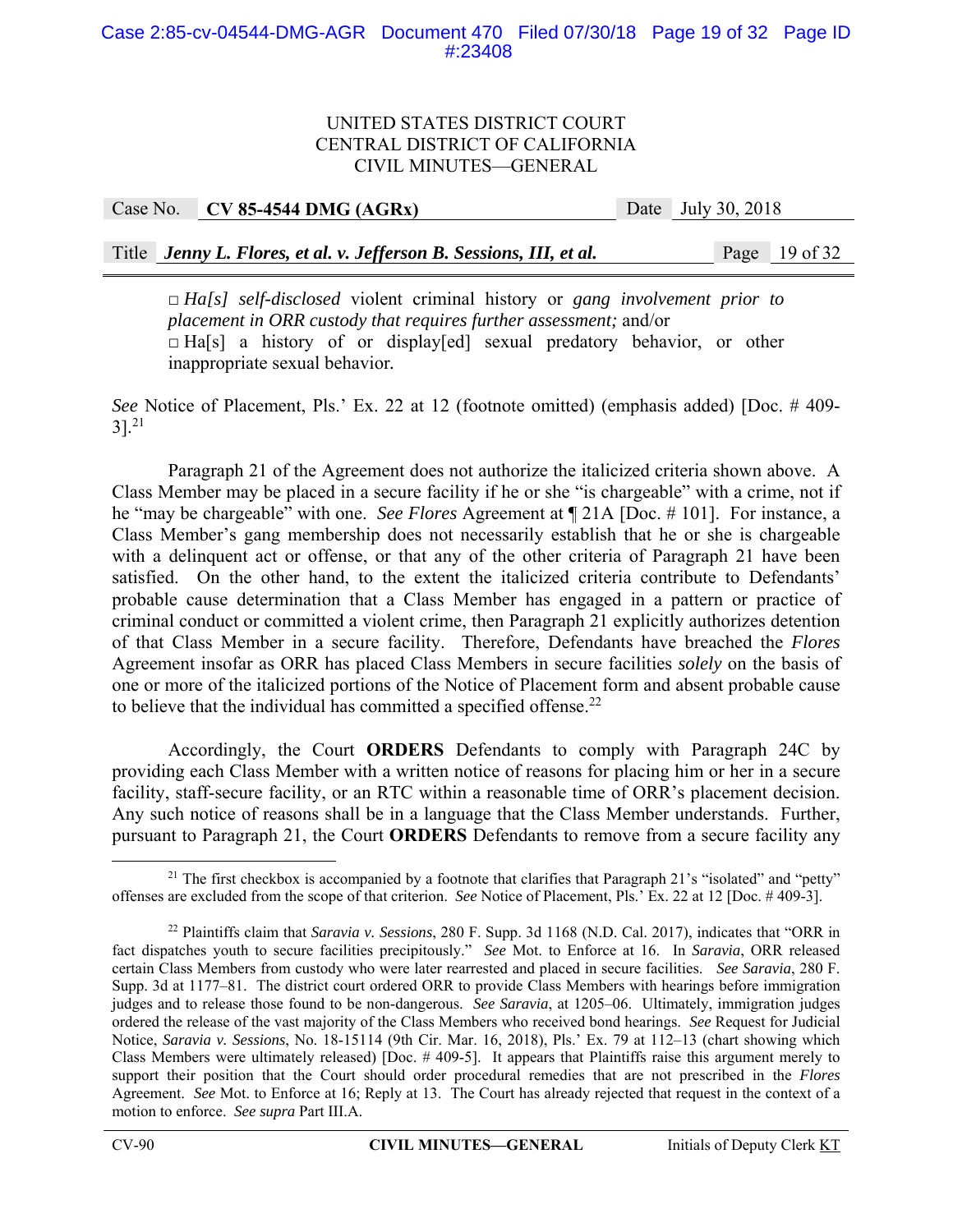#### Case 2:85-cv-04544-DMG-AGR Document 470 Filed 07/30/18 Page 20 of 32 Page ID #:23409

#### UNITED STATES DISTRICT COURT CENTRAL DISTRICT OF CALIFORNIA CIVIL MINUTES—GENERAL

| Case No. | $CV 85-4544 DMG (AGRx)$                                             | Date July 30, 2018 |                          |
|----------|---------------------------------------------------------------------|--------------------|--------------------------|
|          |                                                                     |                    |                          |
|          | Title Jenny L. Flores, et al. v. Jefferson B. Sessions, III, et al. |                    | Page $20 \text{ of } 32$ |

Class Member who was placed or whose placement has been maintained there *solely* because: the Class Member "may be chargeable" (as opposed to "is chargeable") with an offense; the Class Member reported gang involvement or displayed gang affiliation while in care and Defendants lack probable cause to believe that the individual committed any other specified offense; and/or the Class Member self-disclosed gang involvement prior to placement in ORR custody that does not give rise to probable cause to believe that the individual has committed a specified offense. All such Class Members shall be placed "in the least restrictive setting appropriate to [each Class Member's] age and special needs, provided that such setting is consistent with [Defendants'] interests to ensure the [Class Member's] timely appearance before [Defendants] and the immigration courts and to protect the [Class Member's] well-being and that of others." *See Flores* Agreement at ¶ 11 [Doc. # 101].

## **D. ORR's Administration of Psychotropic Medication to Class Members**

 Plaintiffs point out that Exhibit 1 to the Agreement requires licensed programs to "comply with all applicable state child welfare laws and regulations," *see Flores* Agreement, Ex. 1 at ¶ A [Doc. # 101], and claim that ORR has violated Texas law by forcing Class Members at Shiloh RTC to take psychotropic medication without first obtaining a court order or the informed written consent of a person authorized by state law to provide such consent.<sup>23</sup> *See* Mot. to Enforce at 21–22. Defendants concede that "Shiloh RTC's operations *are governed by* the Texas Department of Family and Protective Services (TDFPS) Licensing Division's Minimum Standards for General Residential Operations, which include polic[ies], procedures, and practices concerning the use of psychotropic medication." *See* Sualog Revised Decl. at ¶ 14 (emphasis added) (citing Tex. Admin. Code §§ 748.2253–61) [Doc. # 466-1]. Defendants further concede that Shiloh RTC must comply with Texas state law "concerning informed consent pertaining to the prescription of psychotropic medications to children in state residential treatment facilities." *See id.* at ¶ 15.

<sup>&</sup>lt;sup>23</sup> Plaintiffs also claim that ORR violated state law by administering psychotropic drugs to Julio Z. at Yolo County Juvenile Detention Center without first obtaining a court order or consent from a person authorized to do so. *See* Reply at 14 n.2. Plaintiffs support that assertion with a Parental Medical Authorization form wherein an ORR Institutional Services Director authorized the administration of multiple psychotropic drugs, including Depakote. *See* Pls.' Ex. 62 [Doc. #421-5]. The authorities upon which Plaintiffs rely, however, apply to a child who has been "adjudged a dependent child of the court," *see* Cal. Welf. & Ins. Code § 369.5(a)(1), or "adjudged a ward of the court." *See id.* § 739.5(a)(1); *see also* Cal. R. of Ct. 5.640(b)–(c)(1) (implementing California Welfare and Institutions Code sections 369.5 and 739.5, and identifying forms used to obtain court authorization for administering psychotropic medication). It is unclear whether Julio Z. fell into either of those categories while he was detained at Yolo County Juvenile Detention Center. Therefore, the Court cannot conclude on this record that ORR's practices violate California law.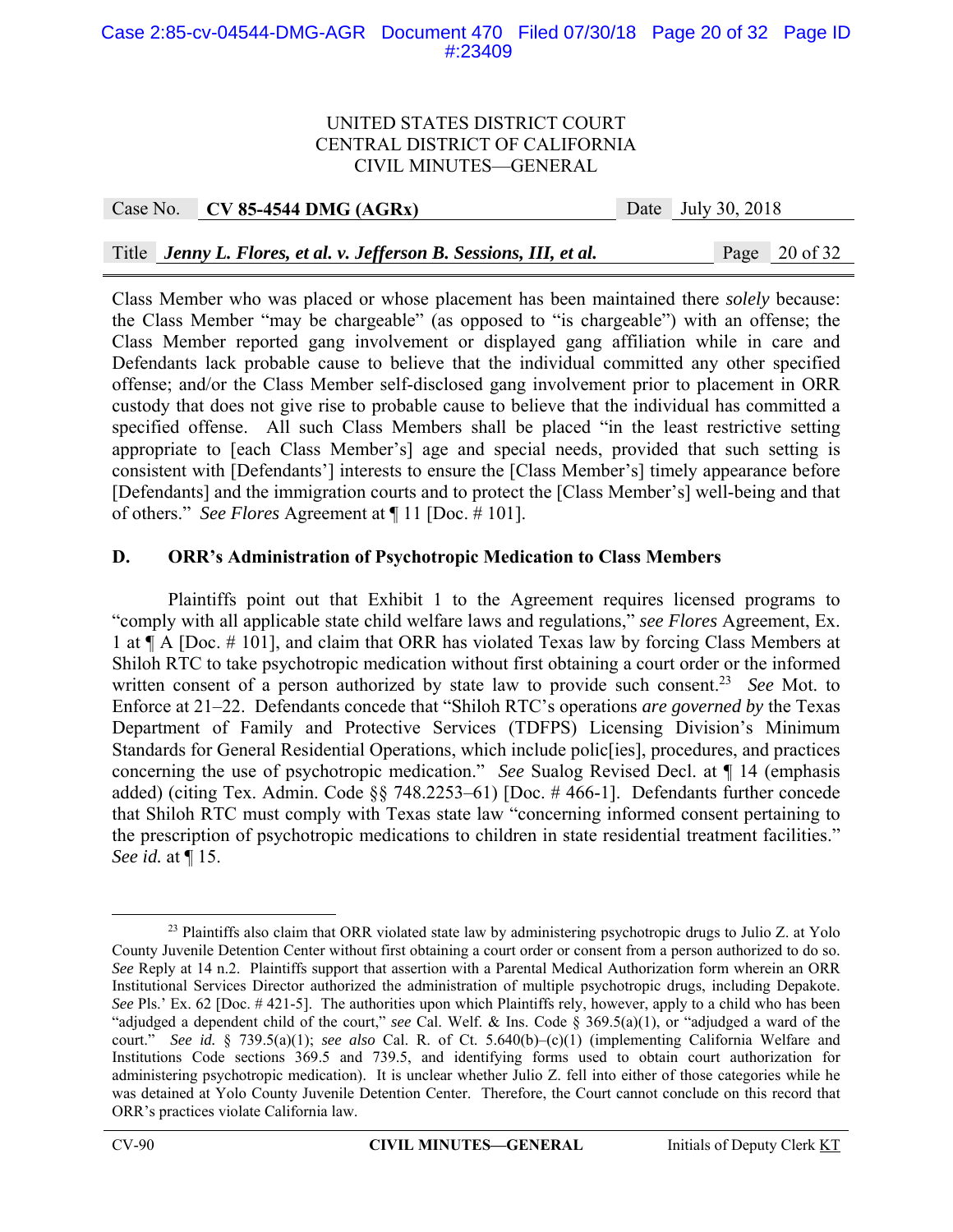#### Case 2:85-cv-04544-DMG-AGR Document 470 Filed 07/30/18 Page 21 of 32 Page ID #:23410

#### UNITED STATES DISTRICT COURT CENTRAL DISTRICT OF CALIFORNIA CIVIL MINUTES—GENERAL

Case No. **CV 85-4544 DMG (AGRx)** Date July 30, 2018

#### Title *Jenny L. Flores, et al. v. Jefferson B. Sessions, III, et al.* Page 21 of 32

Texas's regulations provide that "General Residential Operations" must obtain "written, signed, and dated consent, specific to the psychotropic medication to be administered, from the person legally authorized to give medical consent before administering a new psychotropic medication to a child." *See* Tex. Admin. Code § 748.2001(b). The regulations further state that, prior to obtaining this written consent, the prescribing health care professional must provide the "person legally authorized to give medical consent" with a very detailed disclosure regarding the administration of the psychotropic drug and this disclosure must be in writing or orally conveyed and documented thereafter. *See* Tex. Admin. Code § 748.2253(a). This disclosure must include, *inter alia*, the side effects of the medication, the "[r]isks and benefits of the alternative treatments or procedures," and "[a]n explanation that the person legally authorized to give medical consent may withdraw consent and request the medication be discontinued at any time." *See id.* §  $748.2253(a)(1)–(12)$ . A copy of the signed written consent form must be filed in the child's record. *See id.* § 748.2253(c).

For the purposes of these regulations, a "[p]erson legally authorized to provide consent" is defined as a "person legally authorized to give consent by the Texas Family Code or a person authorized by [a] court[.]" *See* Tex. Admin. Code § 748.43(47). Under the Texas Family Code, parents have the right to consent to medical, psychiatric, or psychological treatment, *see* Tex. Fam. Code § 151.001(a)(6), and other adult relatives of the child have the right to consent to such treatment if the parent(s) cannot be contacted and has/have not given actual notice of a contrary intent. *See* Tex. Fam. Code  $\S 32.001(a)(1)-(3).^{24}$  The Texas Family Code also allows other adults to consent to such treatment if: (1) the parent(s) cannot be contacted, (2) the parent(s) has/have not given actual notice of a contrary intent, and (3) the adults seeking to authorize the treatment (a) have "actual care, control, and possession of [the] child" and "written authorization to consent from a person having the right to consent" or (b) are "responsible for the actual care, control, and possession of [the] child under the jurisdiction of a juvenile court or committed by a juvenile court to the care of an agency of the state or county[.]" *See id.*  $\S$  32.001(a)(5), (a)(7).

 Plaintiffs present evidence showing that on numerous occasions, ORR staff at Shiloh RTC signed forms purportedly authorizing the administration of psychotropic medication to Class Members. *See* White Decl. at ¶ 5, Pls.' Ex. 89 (Shiloh RTC staff admitted to White that they—and not parents, family members, or potential sponsors—signed Consent to Medical Care Forms for Class Members) [Doc. # 409-5]; Isabella M. Medication Form, Pls.' Ex. 59 (indicating

<sup>&</sup>lt;sup>24</sup> Although Texas Family Code section  $32.001(a)$  provides that these non-parents may consent to "medical, dental, psychological, and surgical treatment of a child[,]" (*i.e.*, the adjective "psychiatric" is missing from this list), Plaintiffs do not argue that such persons are not authorized to consent to the administration of psychotropic medication.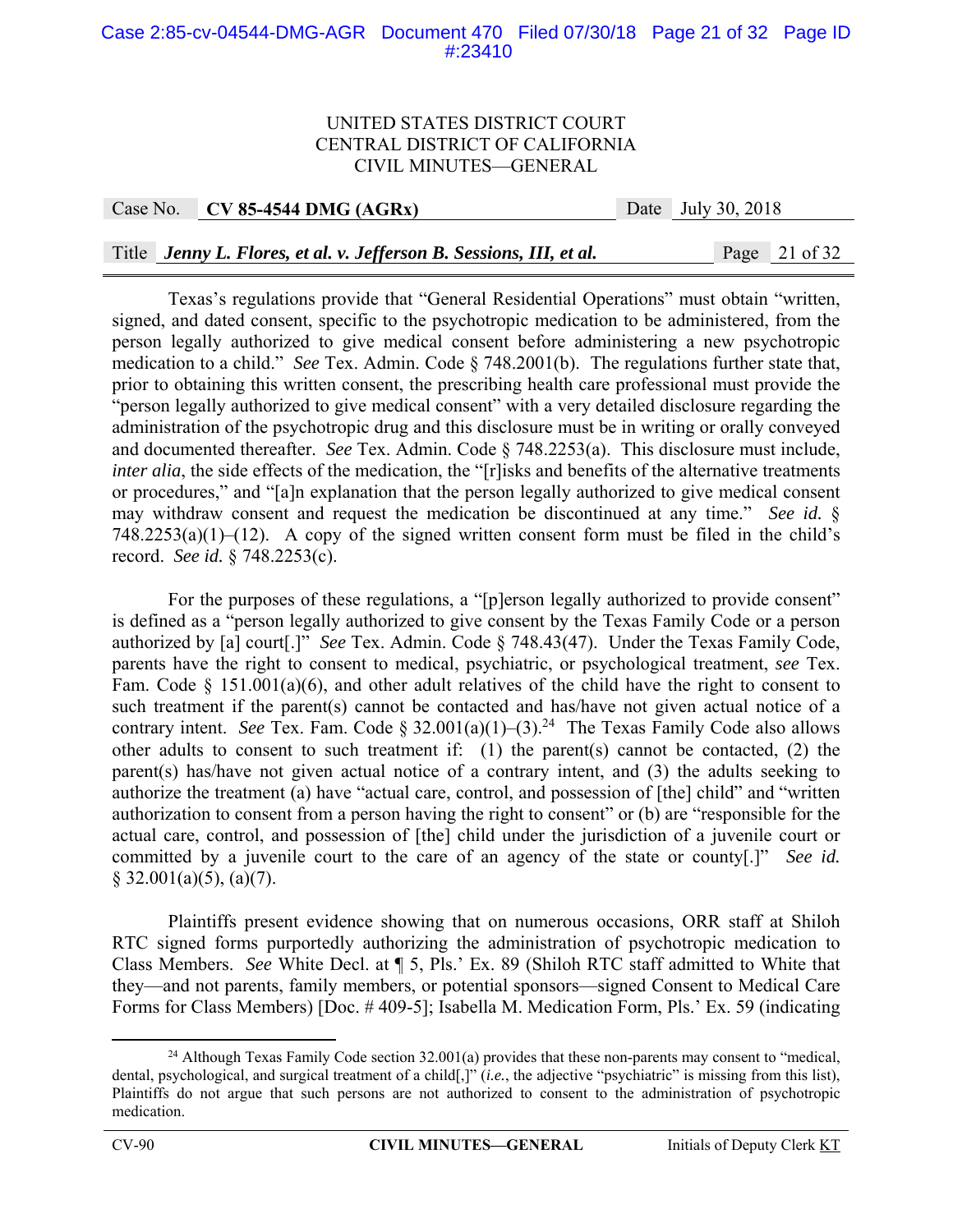## Case 2:85-cv-04544-DMG-AGR Document 470 Filed 07/30/18 Page 22 of 32 Page ID #:23411

#### UNITED STATES DISTRICT COURT CENTRAL DISTRICT OF CALIFORNIA CIVIL MINUTES—GENERAL

#### Case No. **CV 85-4544 DMG (AGRx)** Date July 30, 2018

#### Title *Jenny L. Flores, et al. v. Jefferson B. Sessions, III, et al.* Page 22 of 32

that Isabella M. was prescribed multiple psychotropic medications upon admission at Shiloh RTC, including topiramate; signed by RN Tabatha Ketner as a "Parent, Guardian, or Conservator") [Doc. # 421-4]; Gabriela N. Medication Form, Pls.' Ex. 60 (indicating that Gabriela N. was prescribed fluoxetine upon admission at Shiloh RTC; signed by Ketner as a "Parent, Guardian, or Conservator") [Doc. # 421-4]; Sofia O. Medication Form, Pls.' Ex. 61 (indicating that Sofia O. had been prescribed various psychotropic medications including hydroxyzine HCL; signed by Ketner as a "Parent, Guardian, or Conservator") [Doc. # 421-5].

Plaintiffs also point to other evidence indicating that ORR administered psychotropic drugs to Class Members at Shiloh RTC without securing parental consent. *See* Decl. of Mother of Isabella M. at ¶ 4, Pls.' Ex. 12 ("Nobody asked me for permission to give medications to my daughter, even though the staff at Shiloh has always had my telephone number and address.") [Doc. # 421-1]; Maricela J. Dec. at ¶¶ 4–7, Pls.' Ex. 48 (upon arriving at Shiloh RTC, staff gave her new medication that she believes has caused her nausea and other side effects; Maricela J. does not believe that she or anyone in her family gave permission for her to take the medication) [Doc. # 421-4]; David I. Decl. at ¶ 7, Pls.' Ex. 14 (David takes pills every morning and night and, as "far as [he] know[s], ORR did not ask [his] mother for permission before [ORR] gave [him] the medication") [Doc. # 421-1]; David I. Patient Profile—Active Medications, Pls.' Ex. 57 (showing David was prescribed several psychotropic medications, including escitalopram) [Doc. # 421-4]. Moreover, it appears that Shiloh RTC officials attempt to secure informed written consent to administer psychotropic medications only if the Class Member "has a viable sponsor[,]" and that these officials do not inform prospective sponsors that they have the right to withdraw their written consent. *See* Sualog Revised Decl. at ¶ 15 ("It is my understanding that, *if a UAC has a viable sponsor*, it is Shiloh's policy to inform the sponsor about any changes in medications prescribed for the child, including starting a new medication or increasing the dose of a current medication. Shiloh's policy is to explain the following: benefits; risks; side effects; medical consequences of refusing the medication or recommendation for the medication; and contact information for the prescribing physician." (emphasis added)) [Doc. # 466-1]. This evidence establishes that Defendants have violated Texas state child welfare laws and regulations by administering psychotropic medications to Class Members at Shiloh without first: (1) providing the disclosure required by 26 Texas Administrative Code section 748.2253 to a "person legally authorized to give medical consent[,]" and (2) securing the informed written consent of "person legally authorized to give consent by the Texas Family Code or a person authorized by [a] court[.]" *See* Tex. Admin. Code §§ 748.43(47), 748.2001(b); *see also* Tex. Fam. Code § 266.004 (procedures for obtaining a court order authorizing medical care for a child in foster care).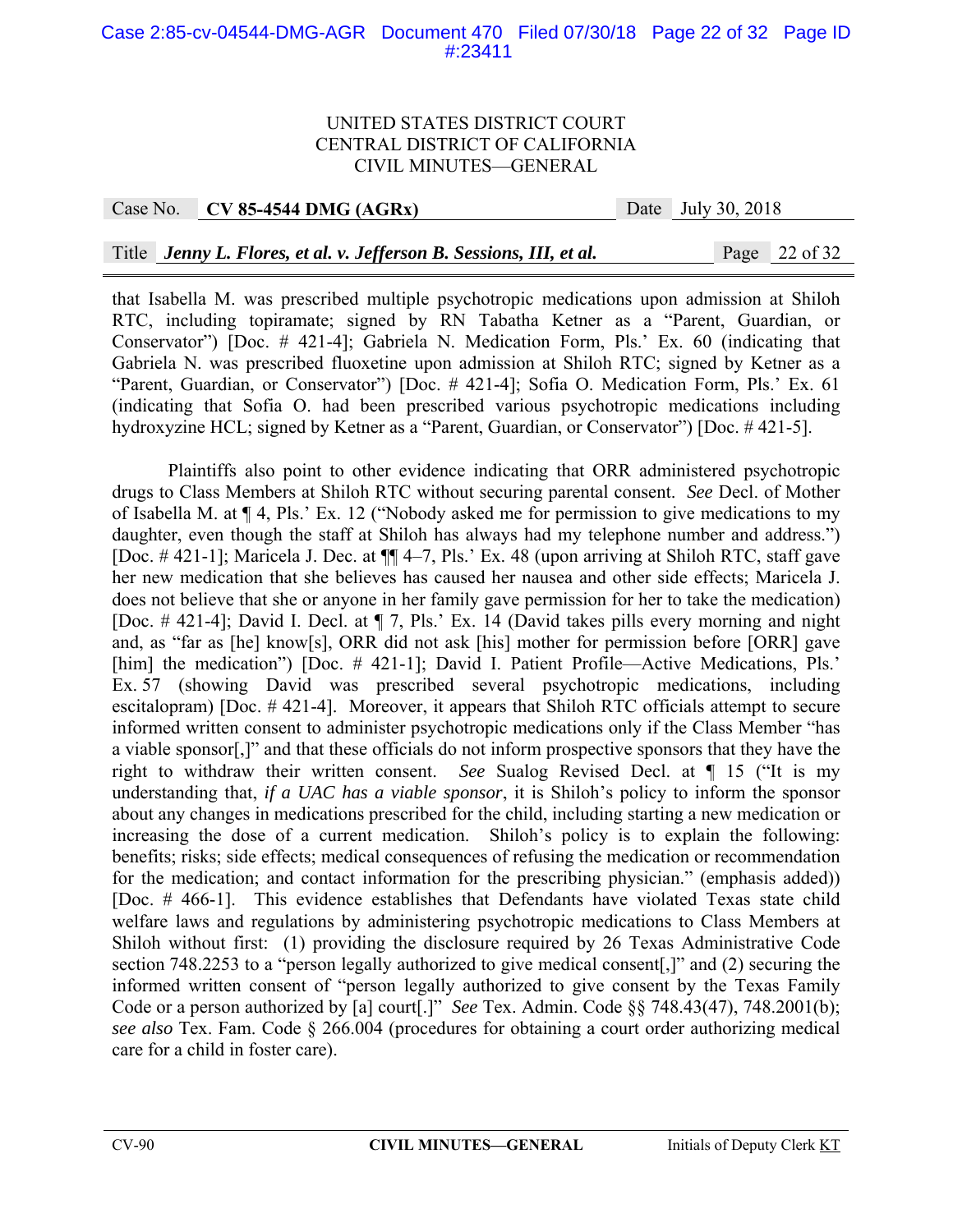### Case 2:85-cv-04544-DMG-AGR Document 470 Filed 07/30/18 Page 23 of 32 Page ID #:23412

#### UNITED STATES DISTRICT COURT CENTRAL DISTRICT OF CALIFORNIA CIVIL MINUTES—GENERAL

Case No. **CV 85-4544 DMG (AGRx)** Date July 30, 2018

Title *Jenny L. Flores, et al. v. Jefferson B. Sessions, III, et al.* Page 23 of 32

 Defendants nonetheless insist that "ORR is not aware of any reported concerns by the State of Texas about Shiloh's compliance with Texas state guidelines concerning the administration of psychotropic medications to [Class Members] in ORR's custody." *See* Opp'n re Mot. to Enforce at 20–21 (citing Sualog Decl. at ¶ 16 [Doc. # 425-1]). Defendants argue that this Court should "reasonably rely on the conclusions" of state licensing authorities such as TDFPS because of their "extensive level of oversight" over ORR's operations. *See id.* Although a state agency's findings are relevant to whether Defendants have complied with applicable state child welfare laws and regulations, the Court cannot simply defer to the *absence* of any negative findings on the part of the agency, especially in the face of evidence affirmatively showing violations of such laws and regulations. To hold otherwise would be an abdication of this Court's responsibility under Paragraph 37 to enforce the *Flores* Agreement.

 Defendants also suggest (but do not explicitly argue) that their administration of psychotropic medications to Class Members at Shiloh RTC does not violate Texas law because psychiatrists supposedly provided these drugs on "an emergency basis without . . . consent or court authorization when their extreme psychiatric symptoms render[ed] them a danger to themselves or others." *See* Opp'n re Mot. to Enforce at 22 (citing Sualog Decl. at ¶ 15 [Doc. #425-1]; Tex. Fam. Code § 266.009). Texas law does permit Shiloh RTC to administer psychotropic medications "in an emergency during which it is *immediately* necessary to provide medical care to the foster child to prevent the *imminent* probability of death or substantial bodily harm to the child or others." *See* Tex. Fam. Code § 266.009(a) (emphasis added); *see also* 26 Tex. Admin. Code § 748.2257(a) (clarifying that Texas Family Code section 266.009(a) applies to General Residential Operations). Defendants do not identify, however, which (if any) Class Members housed at Shiloh RTC were allegedly provided psychotropic medications on an emergency basis, even though Texas law requires them to retain "[t]he physician's statement regarding the emergency and the prescription . . . ." *See* Opp'n re Mot. to Enforce at 22; 26 Tex. Admin. Code § 748.2257(c). Furthermore, the declarations of several Class Members indicate that ORR officials have *consistently* given them psychotropic drugs without legal authorization. *See* Isabella M. Decl. at ¶ 12, Pls.' Ex. 10 ("At Shiloh, I am given seven pills *every day*." (emphasis added)) [Doc. # 421-1]; David I. Decl. at ¶ 7, Pls.' Ex. 14 ("I take pills *every morning and night*." (emphasis added)) [Doc. # 421-1]. ORR could not have possibly administered psychiatric medication to those Class Members on an "emergency basis" every day.

 For the reasons discussed in this section, the Court finds that Defendants have breached Paragraphs 6 and 9 and Exhibit 1 of the *Flores* Agreement in the course of administering psychotropic medications at Shiloh RTC. The Court **ORDERS** Defendants to comply with *all* Texas child welfare laws and regulations governing the administration of psychotropic drugs to Class Members at Shiloh RTC. Most importantly, Defendants shall do the following before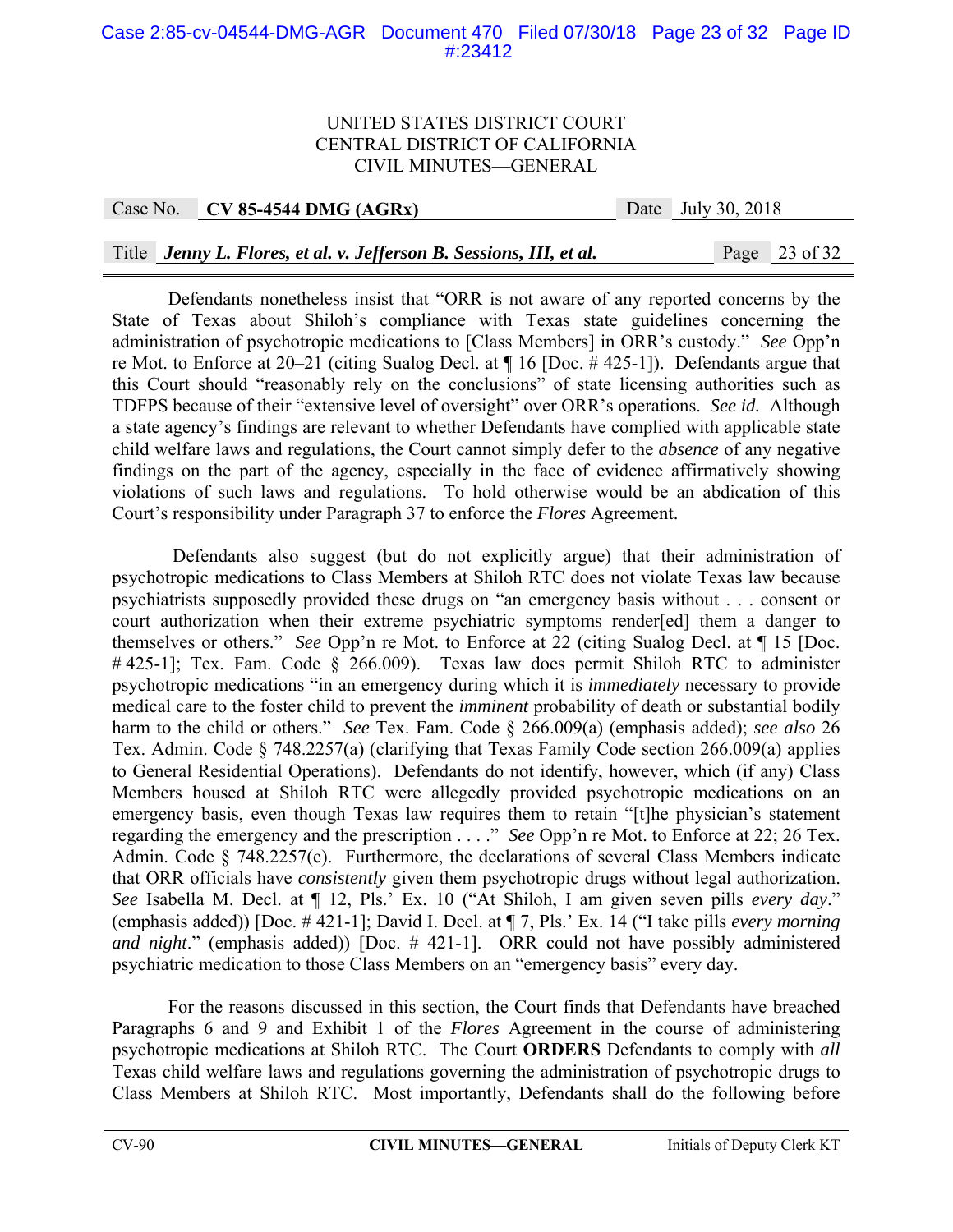### Case 2:85-cv-04544-DMG-AGR Document 470 Filed 07/30/18 Page 24 of 32 Page ID #:23413

#### UNITED STATES DISTRICT COURT CENTRAL DISTRICT OF CALIFORNIA CIVIL MINUTES—GENERAL

Case No. **CV 85-4544 DMG (AGRx)** Date July 30, 2018

Title *Jenny L. Flores, et al. v. Jefferson B. Sessions, III, et al.* Page 24 of 32

administering *any* psychotropic medication to a Class Member at Shiloh RTC: (1) provide the disclosure required by 26 Texas Administrative Code section 748.2253 to a "person legally authorized to give medical consent" as that term is defined in 26 Texas Administrative Code section 748.43(47), and (2) obtain the written consent of that person in accordance with 26 Texas Administrative Code sections 748.2001 and 748.2253. If Defendants are not able to obtain such informed written consent, then they may not administer the psychotropic medication to the Class Member unless they obtain a court order authorizing them to do so under Texas law or there is an "emergency" as that term is defined in Texas Family Code section 266.009 and 26 Texas Administrative Code section 748.2257. If Defendants administer psychotropic medication on an emergency basis, then Defendants shall adhere to all of the notification and documentation requirements imposed by Texas Family Code section 266.009 and 26 Texas Administrative Code section 748.2257.

#### **E. ORR's Policies and Practices Regarding the Release of Class Members to Sponsors**

 Plaintiffs challenge several ORR policies and practices concerning the release of Class Members to proposed sponsors on the ground that they violate Paragraphs 14 and 18's requirement that Class Members be released "without unnecessary delay[.]"25 *See Flores* Agreement at ¶¶ 14, 18 [Doc. # 101]. First, Plaintiffs argue that ORR breaches these provisions by unilaterally prescribing requirements for proposed sponsors that amount to "extreme vetting" and by continuing to detain Class Members in RTCs on the ground that they have psychiatric or psychological issues that cannot be addressed in an outpatient setting. *See* Mot. to Enforce at 23–27; Reply re Mot. to Enforce at 20–23. Second, Plaintiffs claim that ORR needlessly conditions the release of Class Members who have *ever* been placed in staff-secure or secure facilities on the approval of the agency's Director. *See* Reply re Mot. to Enforce at 21–22. Third, Plaintiffs challenge ORR's policy of delaying the release of Class Members until certain post-release services are in place. *See id.* at 23–26. The Court addresses each of these arguments in turn.26

 <sup>25</sup> Plaintiffs also argue that the *Flores* Agreement "allows ORR to detain a non-dangerous minor only if it 'has reason to believe [an available sponsor] may *harm or neglect* the minor . . . .'" *See* Mot. to Enforce at 27 (emphasis in original) (quoting *Flores* Agreement at ¶ 11 [Doc. # 101]). Notwithstanding Plaintiffs' argument to the contrary, the wording of Paragraph 11 is not quite so cabined. Rather, it states that "[n]othing [in the *Flores* Agreement] shall require [Defendants] to release a minor to any person or agency whom [Defendants have] reason to believe may harm or neglect the minor or fail to present him or her before [Defendants] or the immigration courts when requested to do so." *See Flores* Agreement at ¶ 11 [Doc. # 101].

 $26$  Defendants offer certain statistics relating to UACs' "length of care" in ORR custody in order to show that the agency does not unnecessarily delay their release. *See* Sualog Revised Decl. at ¶¶ 27–48 [Doc. # 466-1]. For instance, the average length of care in fiscal years 2015, 2016, 2017, and 2018 were 37 days, 40 days, 51 days,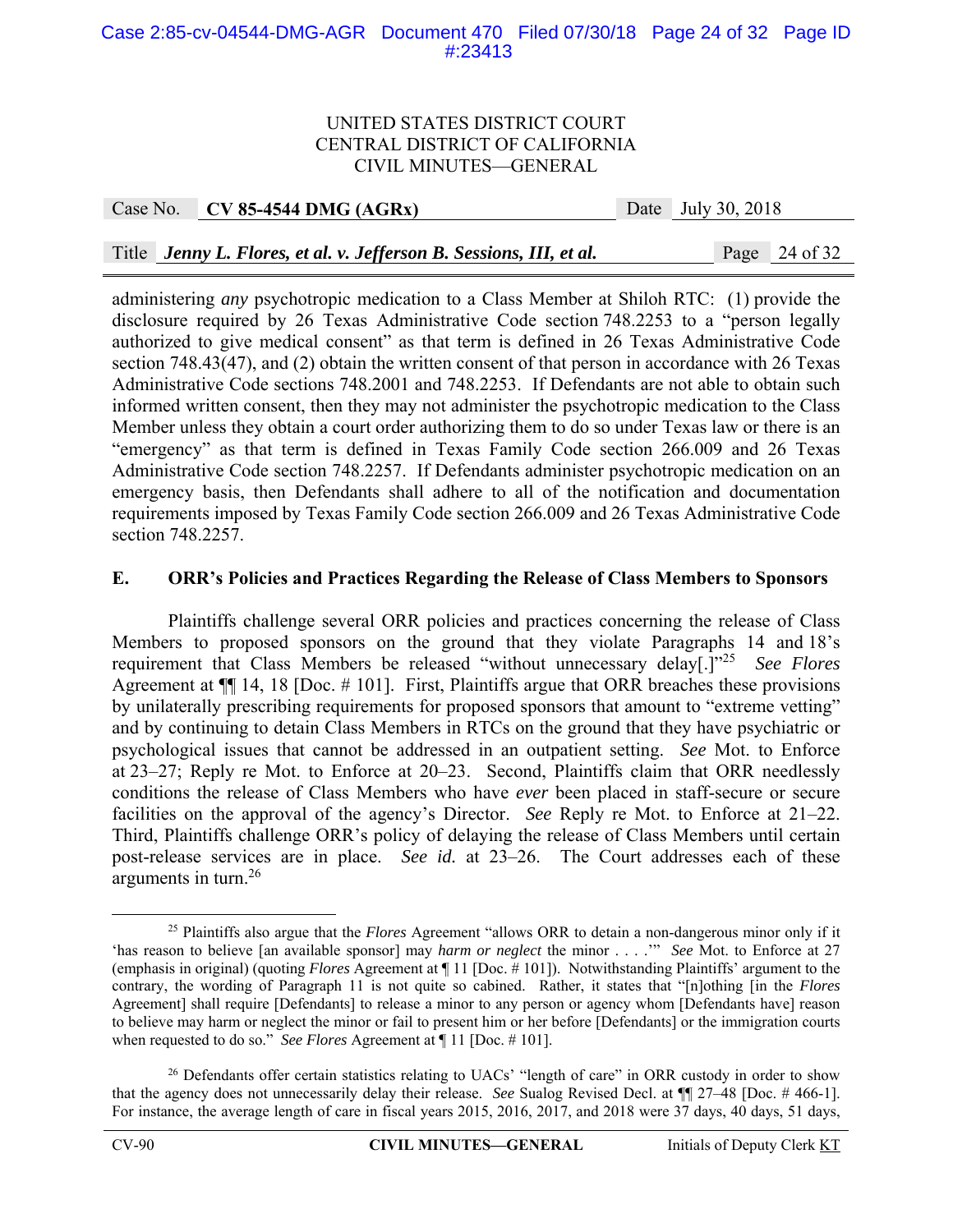| Case No. | $CV 85-4544 DMG (AGRx)$ | Date | July 30, 2018 |
|----------|-------------------------|------|---------------|
|          |                         |      |               |

## Title *Jenny L. Flores, et al. v. Jefferson B. Sessions, III, et al.* Page 25 of 32

## **1. ORR's Alleged "Extreme Vetting" and Its Purported Prolonged Detention of Class Members in RTCs**

 ORR does not violate the *Flores* Agreement merely because it unilaterally determines the suitability criteria for potential sponsors. Because Paragraph 17 provides a non-exhaustive list of considerations relevant to ORR's "positive suitability" assessments, it impliedly gives ORR the authority to prescribe additional factors. *See Flores* Agreement at ¶ 17 (listing "components" that a suitability assessment "may include") [Doc. # 101]. Of course, ORR's adoption of certain criteria may violate the *Flores* Agreement's other provisions.

 Plaintiffs claim that the experiences of certain Class Members demonstrate that ORR "demands exceptional abilities" in sponsors, which unnecessarily delays their detention. *See* Mot. to Enforce at 23–26. Defendants contest whether ORR unnecessarily delayed the release of seven of the Class Members—*i.e.*, Santiago H., Nicolàs C., Gabriela N., Camila G., Arturo S., Roberto F., and Victoria R. *See* Opp'n re Mot. to Enforce at 27–29. Although the evidence on this point is not entirely clear, it is arguable that ORR delayed releasing or refused to release these seven Class Members because the agency had legitimate suitability concerns or the proposed sponsors withdrew their requests.<sup>27</sup> Some of these delays may have been caused by

and 57 days. *See id.* at ¶ 30. Defendants also speculate that the increases in the average length of detention from fiscal year 2016 to fiscal year 2018 may be attributed to the decrease in the proportion of parents and guardians as opposed to other sponsors who apparently require more thorough vetting. *See* Opp'n re Mot. to Enforce at 25 (citing Sualog Decl. at  $\P$  32–36 [Doc. #425-1]). In the abstract, however, this data is unhelpful because it is unclear how ORR's policies and practices have affected each UAC's length of stay.

<sup>27</sup> *Compare* Santiago H.'s Case Review, Pls.' Ex. 71 at 74–75 (in undated case notes, a psychologist recommended that Santiago H. be released to his aunt) [Doc. # 421-5], *with* Santiago H. Case Mgmt. Notes at 8, 15, 17, Defs.' Ex. B (indicating that ORR spent time verifying the proposed sponsor's relationship to Santiago H., determining whether to conduct a home study, and ascertaining whether the proposed sponsor had custody of another UAC) [Doc. # 429-1]. *Compare* Decl. of Mother of Nicolàs C. at ¶¶ 3, 7–8, Pls.' Ex. 1 (stating that ORR asked for a doctor to verify that Nicolàs C.'s mother's cancer would not hinder her from caring for her son) [Doc. # 421-1], *with* Nicolàs C. Case Notes at 2, Defs.' Ex. C (indicating that ORR may have delayed Nicolàs C.'s release to conduct a home study and to fingerprint his proposed sponsor) [Doc. # 429-2]. *Compare* Grandfather of Gabriela N. Decl. at ¶ 9, Pls.' Ex. 67 ("I got the impression that the home investigator didn't think I made enough money to be able to support [Gabriela N.] and myself.") [Doc. # 421-5], *with* Gabriela N. Case Notes, Defs.' Ex. D at 9–10 [Doc. # 429-3] & Defs.' Ex. E at 1–2 [Doc. # 429-4] (noting that Gabriela N. had been diagnosed with several psychiatric conditions, including suicidal ideation, and denying her Grandfather's request in part because a home study revealed he could not address her "specific needs"). *Compare* Camila G. Decl. at ¶ 8, Pls.' Ex. 55 ("My case worker told me that the only reason that I haven't been released to my aunt . . . is because I don't have an official birth certificate from El Salvador. My mother died before she could register me for an official birth certificate.") [Doc. # 421-4], *with* Camila G. Case Notes at 5–6, Defs.' Ex. F (noting that ORR coordinated with the El Salvadorian consulate to obtain a birth certificate for Camila G. to confirm her aunt's relationship to her) [Doc. # 429-5]. *Compare* Arturo S.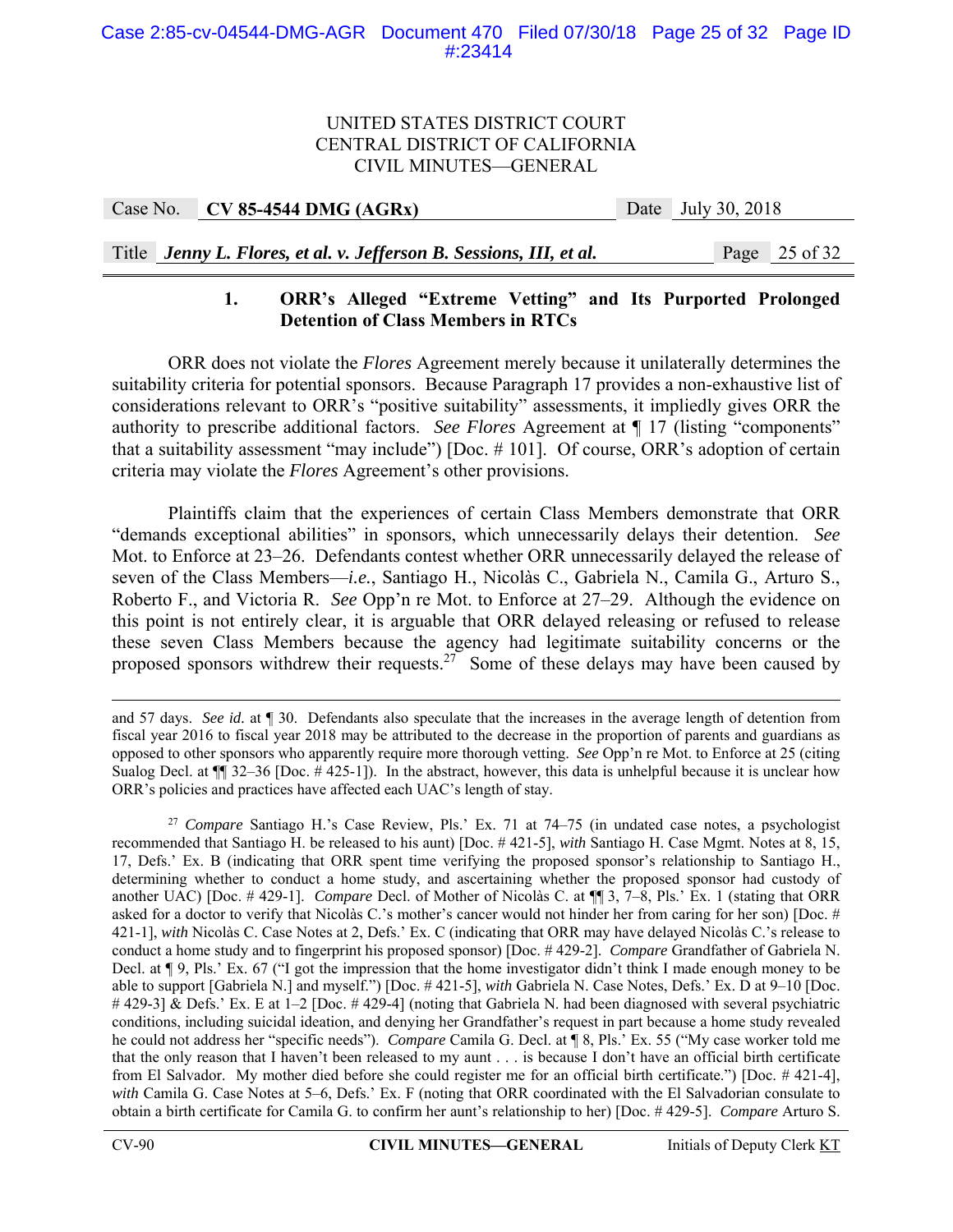#### Case 2:85-cv-04544-DMG-AGR Document 470 Filed 07/30/18 Page 26 of 32 Page ID #:23415

#### UNITED STATES DISTRICT COURT CENTRAL DISTRICT OF CALIFORNIA CIVIL MINUTES—GENERAL

Case No. **CV 85-4544 DMG (AGRx)** Date July 30, 2018

Title *Jenny L. Flores, et al. v. Jefferson B. Sessions, III, et al.* Page 26 of 32

ORR's policy changes in 2015 and 2016 to conduct home studies that are not expressly required by the TVPRA, expand sex offender registry checks to cover all adult household members living with sponsors, and conduct child abuse and neglect checks for category 3 sponsors (*i.e.*, unverified relatives or unrelated adults). *See* Sualog Revised Decl. at ¶¶ 25–26, 32 [Doc. # 466- 1]. Although ORR admits that it implemented these changes without first conducting "impact analyses or other data-based evaluations," *see id.* at ¶ 23, the Court cannot find on this evidentiary record that these measures *per se* "unnecessary delay" the release of Class Members. *See Flores* Agreement at ¶¶ 14, 18 [Doc. # 101]. In fact, they appear to be reasonably calculated to protect Class Members from "harm or neglect" and to ensure that they have an adequate "standard of care."<sup>28</sup> *See Flores* Agreement at  $\P$  11, 17 [Doc. # 101].

In any event, Plaintiffs do not request an order releasing these seven Class Members or any of the other Class Members identified in their motion, *see* Proposed Order at 3–5 [Doc. # 422-1], nor is it clear that any of said Class Members are still in ORR custody. *See, e.g.*, Mot. to Enforce at 24–25 (claiming that Santiago H. has reached the age of majority and has been released). Rather, Plaintiffs make this argument to support their request for an order requiring ORR to do the following within 30 days of receiving a complete family reunification packet: release the Class Member to the proposed sponsor or refer the matter to state juvenile authorities. *See* Reply re Mot. to Enforce at 20–21 ("Defendants contest the details with respect to a few class members, but that should give little pause. The purpose of giving youth an opportunity to be heard is to resolve differences with ORR, but with transparency, reliability, and fairness.").

<sup>28</sup> Plaintiffs claim that ORR made these changes "as a concession to political criticism." *See* Reply re Mot. to Enforce at 21. Defendants explain that ORR revised its policies in response to a Senate Subcommittee report that "there were systemic deficiencies in ORR's UAC placement process and that ORR needed to improve oversight and regularize its procedures" regarding releases of UACs. *See* Sualog Revised Decl. at ¶ 23 [Doc. # 466-1].

Decl. at ¶ 3, Pls.' Ex. 21 ("I have been told that the doctor has to say it is alright to release me to my dad.") [Doc. # 421-2], *with* Arturo S. Case Notes at 2, 7–8, Defs.' Ex. G (indicating that Arturo's release was delayed in part because a DNA test indicated that the proposed sponsor was not his biological father, and because ORR sought a doctor's recommendation for the release; Arturo has been diagnosed with several psychiatric conditions including posttraumatic stress disorder) [Doc. # 429-6]. *Compare* Roberto F. Decl. at ¶ 6, Pls.' Ex. 37 ("[M]y mom moved from Kansas to Texas to be closer to me. She found a house, which is said to be very nice, to receive me. They continued to take long making the decision to let me live with her. According to her, the government did a study of the home, and everything went well.") [Doc. # 421-3], *with* Roberto F. Case Management Notes at 16, Defs.' Ex. H (noting that Roberto's mother indicated that she wanted him to obtain legal status while he is detained because she was unsure whether she could pay for legal representation while he was in her custody) [Doc. # 429-7]. *Compare*  Victoria R. Decl. at ¶ 4, Pls.' Ex. 13 ("I have been told that I cannot be released until the doctor says it is alright for me to be released.") [Doc. # 421-1], *with* Victoria R. Case Notes at 9–10, Defs.' Ex. I (suggesting that the delay in releasing Victoria is at least partially because her father did not want to be a sponsor and ORR suspected Victoria's sister of child abuse and neglect) [Doc. # 427-8].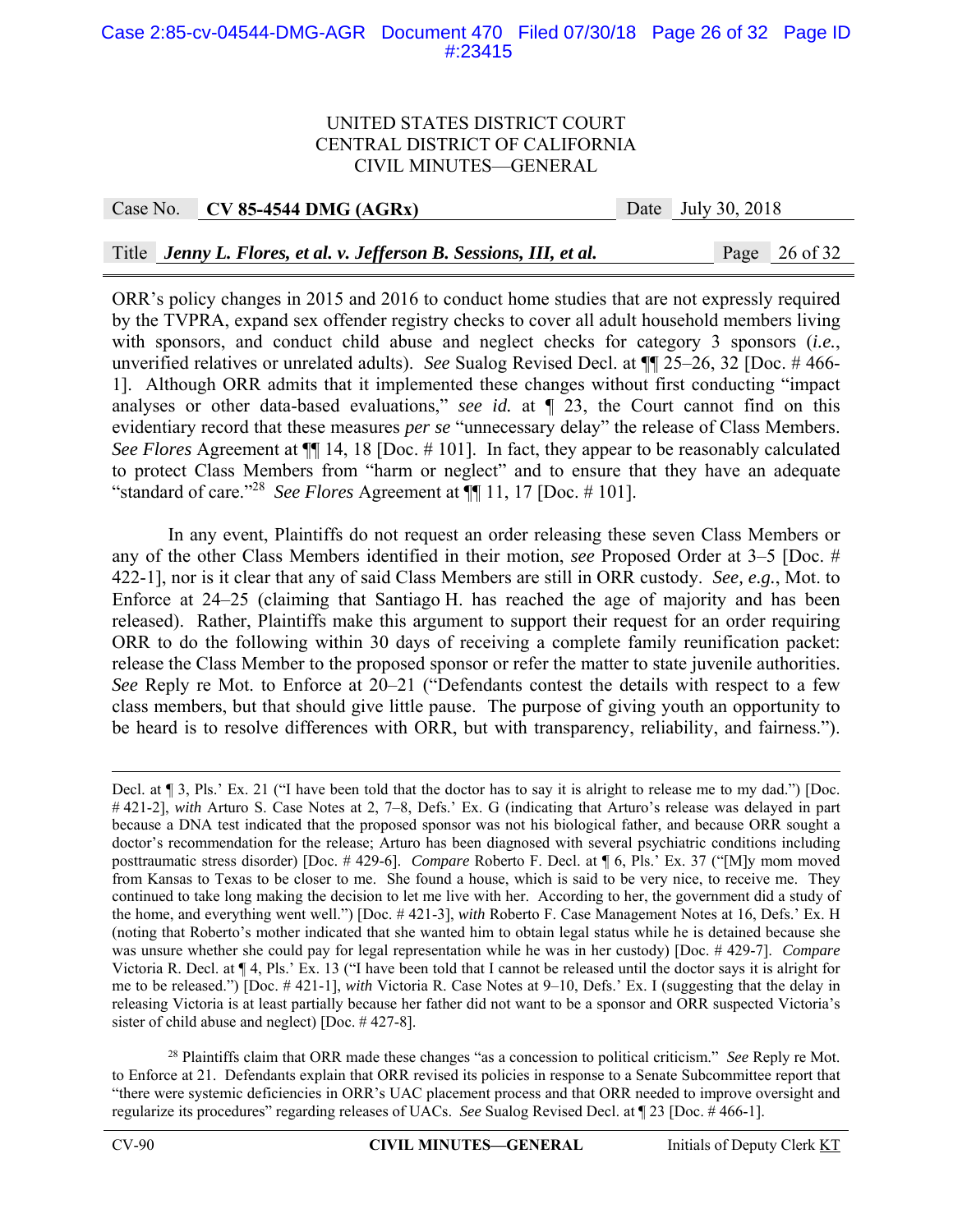## Case 2:85-cv-04544-DMG-AGR Document 470 Filed 07/30/18 Page 27 of 32 Page ID #:23416

#### UNITED STATES DISTRICT COURT CENTRAL DISTRICT OF CALIFORNIA CIVIL MINUTES—GENERAL

|  | Case No. $\vert$ CV 85-4544 DMG (AGRx)                              | Date July 30, 2018 |  |
|--|---------------------------------------------------------------------|--------------------|--|
|  |                                                                     |                    |  |
|  | Title Jenny L. Flores, et al. v. Jefferson B. Sessions, III, et al. | Page 27 of 32      |  |

The Court has already rejected this request because no such procedural requirement appears in the *Flores* Agreement. *See supra* Part III.A. Nonetheless, to the extent Plaintiffs claim that particular policies or practices breach the Agreement, the Court shall consider such arguments.

 Plaintiffs also challenge ORR's policy of refusing to release a Class Member from an RTC unless a staff doctor has recommended that course of action. *See* Mot. to Enforce at 26–27 (citing Isabella M. Decl. at ¶ 4, Pls.' Ex. 10 [Doc. # 421-1]; Decl. of Mother of Isabella M. at ¶ 5, Pls.' Ex. 12 [Doc. # 421-1]; Daniella Q. Decl. at ¶ 3, Pls.' Ex. 19 [Doc. # 421-1]; Victoria R. Decl. at ¶ 4, Pls.' Ex. 13 [Doc. # 421-1]; Arturo S. Decl. at ¶ 3, Pls.' Ex. 21 [Doc. # 421-2]). Placement in an RTC, however, requires a finding that the Class Member "has a psychiatric or psychological issue *that cannot be addressed in an outpatient setting*." *See* ORR Guide at § 1.4.6, *available at* https://www.acf.hhs.gov/orr/resource/children-entering-the-united-statesunaccompanied (last rev. Jan. 27, 2015) (emphasis added). By definition, "the standard of care [a Class Member] would receive" outside of a facility that provides *inpatient* psychiatric or psychological treatment would be inadequate for that Class Member's needs. *See Flores* Agreement at ¶ 17 [Doc. # 101]. To the extent that a particular Class Member challenges that placement determination, he or she may seek judicial review of the decision in accordance with Paragraph 24B. *See supra* Part III.A. Detaining a Class Member in an RTC on the basis of this policy of physician approval, however, is not necessarily a violation of the *Flores* Agreement.

## **2. Conditioning Release on the Approval of the Director**

Prior to June 29, 2018, Section 2.7 of the ORR Guide provided in relevant part:

The ORR/[Federal Field Specialist] elevates release decisions to the ORR Director, or the Director's designee, for any UAC in a secure or staff secure facility, or for any UAC who had previously been in a secure or staff secure facility. The ORR Director or designee makes release decisions for children in these types of facilities.

*See* ORR Guide at § 2.7, *available at* https://www.acf.hhs.gov/orr/resource/children-enteringthe-united-states-unaccompanied-section-2#2.7 (last rev. June 12, 2017) [https://web.archive.org/web/20180209024712/https://www.acf.hhs.gov/orr/resource/childrenentering-the-united-states-unaccompanied-section-2].

Similarly, before July 3, 2018, ORR's Frequently Asked Questions ("FAQ") regarding the ORR Director's release decisions indicated that if the UAC had previously been placed into a secure or staff-secure facility "based on incomplete, inaccurate or erroneous information" (*e.g.*,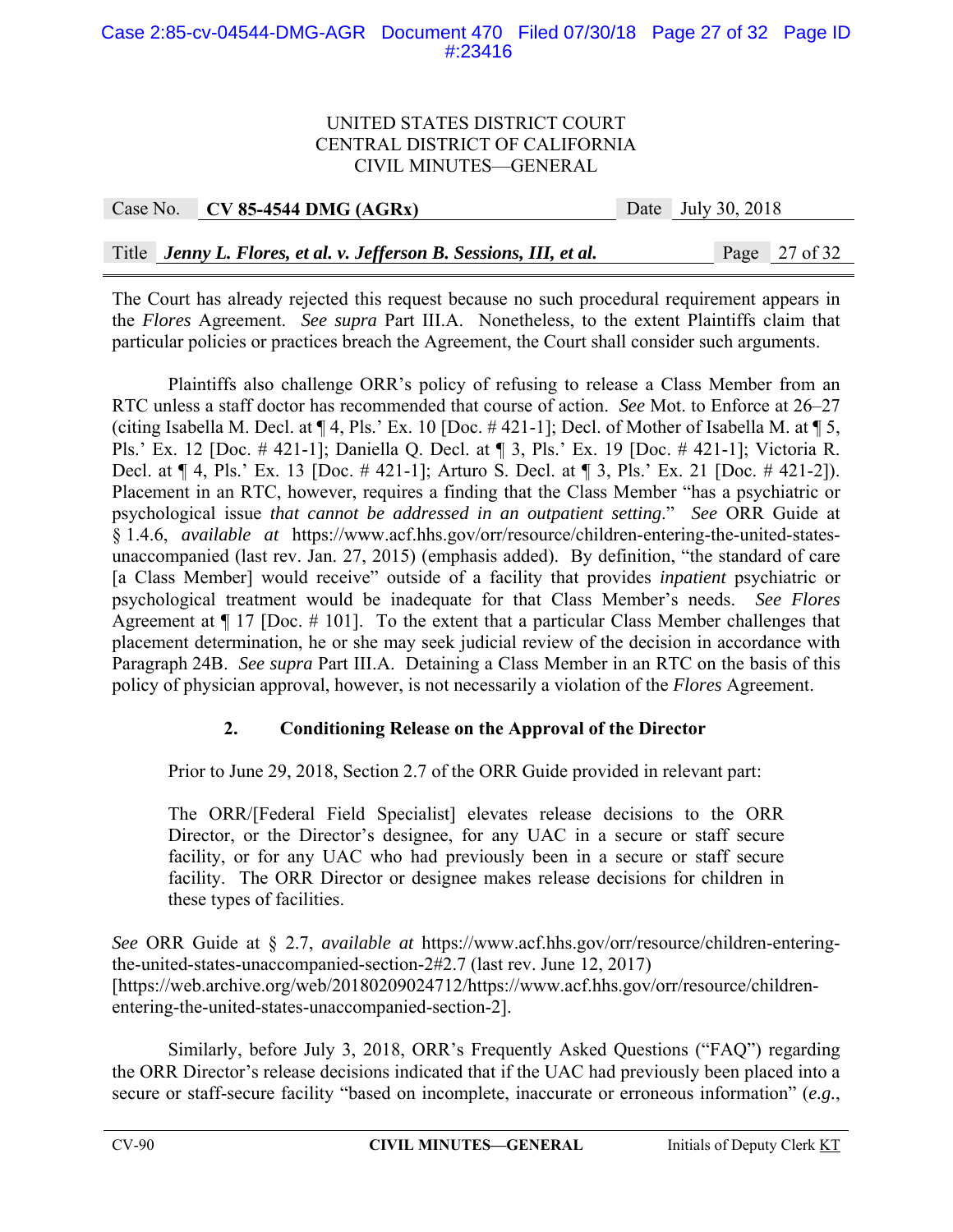### Case 2:85-cv-04544-DMG-AGR Document 470 Filed 07/30/18 Page 28 of 32 Page ID #:23417

#### UNITED STATES DISTRICT COURT CENTRAL DISTRICT OF CALIFORNIA CIVIL MINUTES—GENERAL

| Case No. | $CV 85-4544 DMG (AGRx)$                                             | Date July 30, 2018 |                          |
|----------|---------------------------------------------------------------------|--------------------|--------------------------|
|          |                                                                     |                    |                          |
|          | Title Jenny L. Flores, et al. v. Jefferson B. Sessions, III, et al. |                    | Page $28 \text{ of } 32$ |

"an erroneous report that the child was affiliated with a gang"), such a case had to be elevated to the ORR Director for his (or his designee's) approval. *See* ORR FAQ: ORR Director's Release Decision, Pls.' Ex. 24 [Doc. # 409-3]. The FAQ also stated that if UAC was previously placed in a secure or staff-secure facility and prevailed in *Flores* bond hearing on a question of dangerousness, the release decision would still be elevated to the ORR Director, although he supposedly would not deny the release request based solely on the UAC's dangerousness.29 *See id.*

 Notwithstanding these portions of the ORR Guide and the FAQ, the Deputy Director asserts "there is no ORR Director review of releases if an Immigration Judge in a *Flores* Custody Redetermination hearing determines a UAC is not a danger to the community, and ORR does not appeal the decision." *See* Sualog Revised Decl. at ¶ 22 [Doc. # 466-1]. The Deputy Director concedes, however, that "ORR has . . . implemented a separate review procedure by which the release determination for any UAC who *has been previously housed* in staff-secure or secure ORR facilities is reviewed by the Director of ORR prior to release." *See id.* (emphasis added).

 Defense Counsel admitted in a letter to Plaintiffs' attorneys that "UAC in non-secure shelter care are unlikely to benefit from a [bond] hearing as ORR *likely would concede* to an immigration judge that such UAC are not a danger and may be released upon the determination of a suitable sponsor." *See* Sept. 12, 2017 Letter from Sarah Fabian at 4, Pls.' Ex. 90 (emphasis added) [Doc. # 434-1]. Given that Class Members who were previously (but are no longer) in secure or staff-secure facilities are no more dangerous than others who have been placed in less restrictive settings, there is no apparent justification for subjecting such Class Members to an extra layer of review that would inevitably prolong their detention (*i.e.*, requiring the ORR Director or his designee's approval, rather than merely the approval of ORR personnel who typically handle such decisions). *See* Opp'n to Mot. to Enforce at 23 (conceding that there is "a system by which two determinations must be made before a minor can be released: (1) a dangerousness determination; and (2) a determination regarding the suitability of a proposed [sponsor]."). The same is true for Class Members who prevail on their *Flores* bond hearings or are placed into secure or staff-secure facilities "based on incomplete, inaccurate or erroneous

 $^{29}$  On June 29, 2018, ORR removed the aforesaid language from Section 2.7 of the ORR Guide, apparently in response to Plaintiffs' challenge thereto. *See* ORR Guide at § 2.7, *available at* https://www.acf.hhs.gov/orr/resource/children-entering-the-united-states-unaccompanied-section-2#2.7 (last rev. June 29, 2018). It also appears that on July 3, 2018, ORR removed from its website the portions of the FAQ that are discussed above. *See* Unaccompanied Alien Children Frequently Asked Questions, ORR, https://www.acf.hhs.gov/orr/unaccompanied-children-frequently-asked-questions (last rev. July 3, 2018).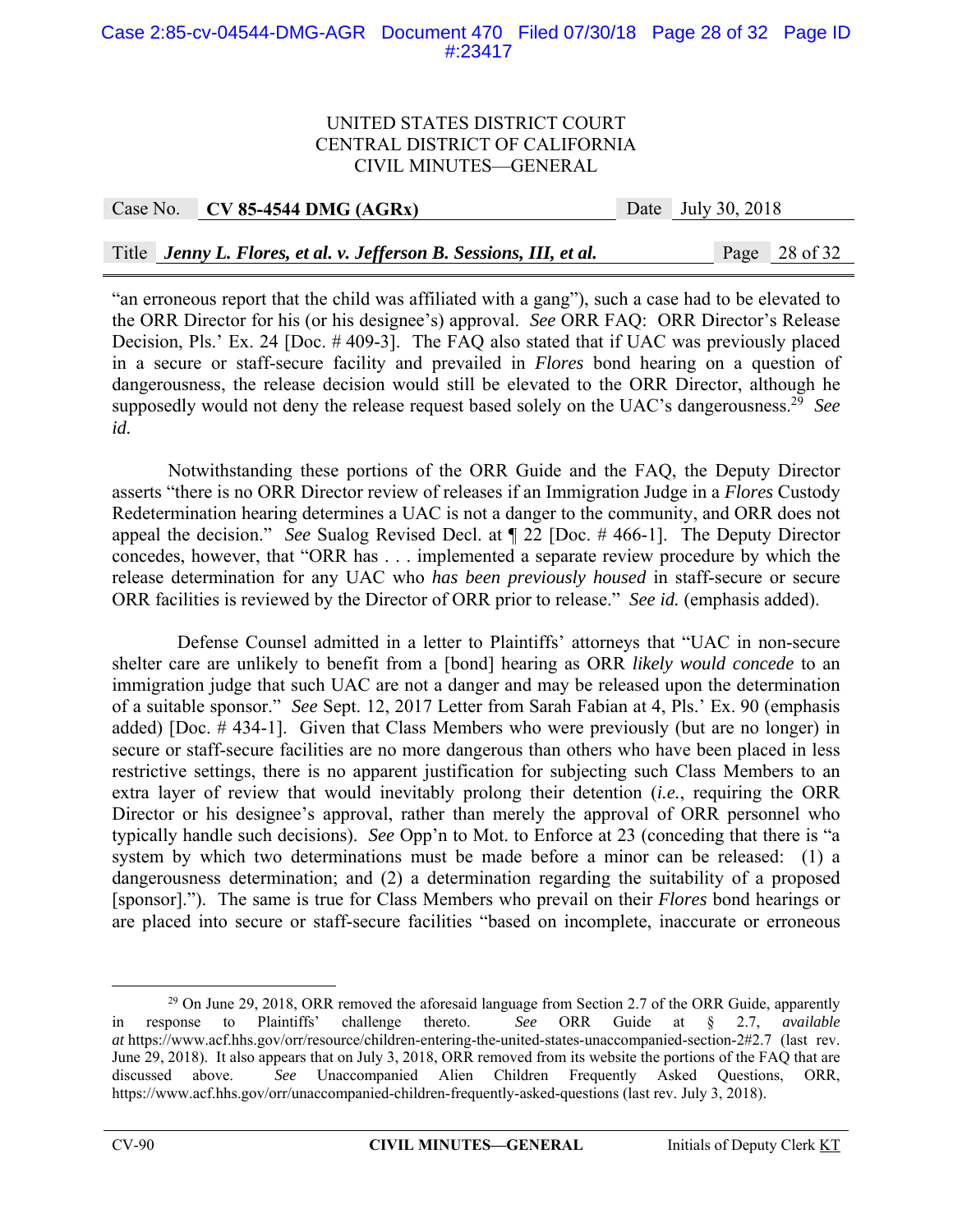### Case 2:85-cv-04544-DMG-AGR Document 470 Filed 07/30/18 Page 29 of 32 Page ID #:23418

#### UNITED STATES DISTRICT COURT CENTRAL DISTRICT OF CALIFORNIA CIVIL MINUTES—GENERAL

| Case No. CV 85-4544 DMG (AGRx)                                      | Date July 30, 2018 |                 |
|---------------------------------------------------------------------|--------------------|-----------------|
|                                                                     |                    |                 |
| Title Jenny L. Flores, et al. v. Jefferson B. Sessions, III, et al. |                    | Page $29$ of 32 |

information[.]"30 *See* ORR FAQ: ORR Director's Release Decision, Pls.' Ex. 24 [Doc. # 409- 3]. Thus, to the extent that ORR still requires the ORR Director or his designee to approve the release of any Class Member who was previously placed in a secure or staff-secure facility but was later transferred to a less restrictive setting, the agency violates the *Flores* Agreement by unnecessarily delaying the release of that Class Member. *See Flores* Agreement at ¶¶ 14, 18 [Doc. # 101].

The Court therefore **ORDERS** Defendants to cease requiring ORR Director or designee approval prior to release of Class Members who: (1) were previously placed in secure or staffsecure facilities but have since been transferred to less restrictive settings; (2) prevailed on their *Flores* bond hearings; and/or (3) were placed in secure or staff-secure facilities based on incomplete, inaccurate, or erroneous information.

## **3. Requiring Post-Release Services to Be in Place Prior to Release**

 ORR's Deputy Director attests that "[i]n March 2016, ORR required that UAC[s] who fall into the mandatory categories in the TVPRA and other cases where a home study is conducted . . . have a post-release services provider in place, *prior to discharge*." *See* Sualog Revised Decl. at ¶ 24 (emphasis added) [Doc. # 466-1]. Yet, she cryptically (and quite inconsistently) states that "[f]or non-TVPRA cases, post-release services may begin after release." *See id.* She also concedes that "[t]his referral [for post-release services] can sometimes lengthen the time some UAC[s] spend in care" because "there are waitlists for . . . post-release services." *See id.* According to the ORR Guide, the sponsors must be provided no fewer than nine different post release service areas (and, in some instances, more service areas are required), including information about child abuse, neglect, separation, grief and loss, and how these issues affect children; relevant mental health resources and referrals; monitoring and assistance in facilitating the sponsor's plan to ensure the UAC's attendance at all immigration court proceedings and compliance with DHS requirements; assistance in accessing relevant legal resources; and information about gang prevention programs in the sponsor's community. *See* ORR Guide at § 6.2.2, available at https://www.acf.hhs.gov/orr/resource/children-entering-theunited-states-unaccompanied (last rev. Sept. 11, 2017).

The Court concludes that ORR's *blanket* rule requiring that post-release services are in place before releasing a Class Member to a sponsor for whom home study services were conducted violates Paragraph 14 and 18's bar on unnecessarily delaying the release of Class Members. *See* Owens Decl. at ¶¶ 1, 5 (retired Los Angeles assistant county counsel, who attests

<sup>&</sup>lt;sup>30</sup> Plaintiffs do not explicitly challenge this policy's application to Class Members who are currently housed in secure or staff-secure facilities and have not obtained favorable *Flores* bond determinations.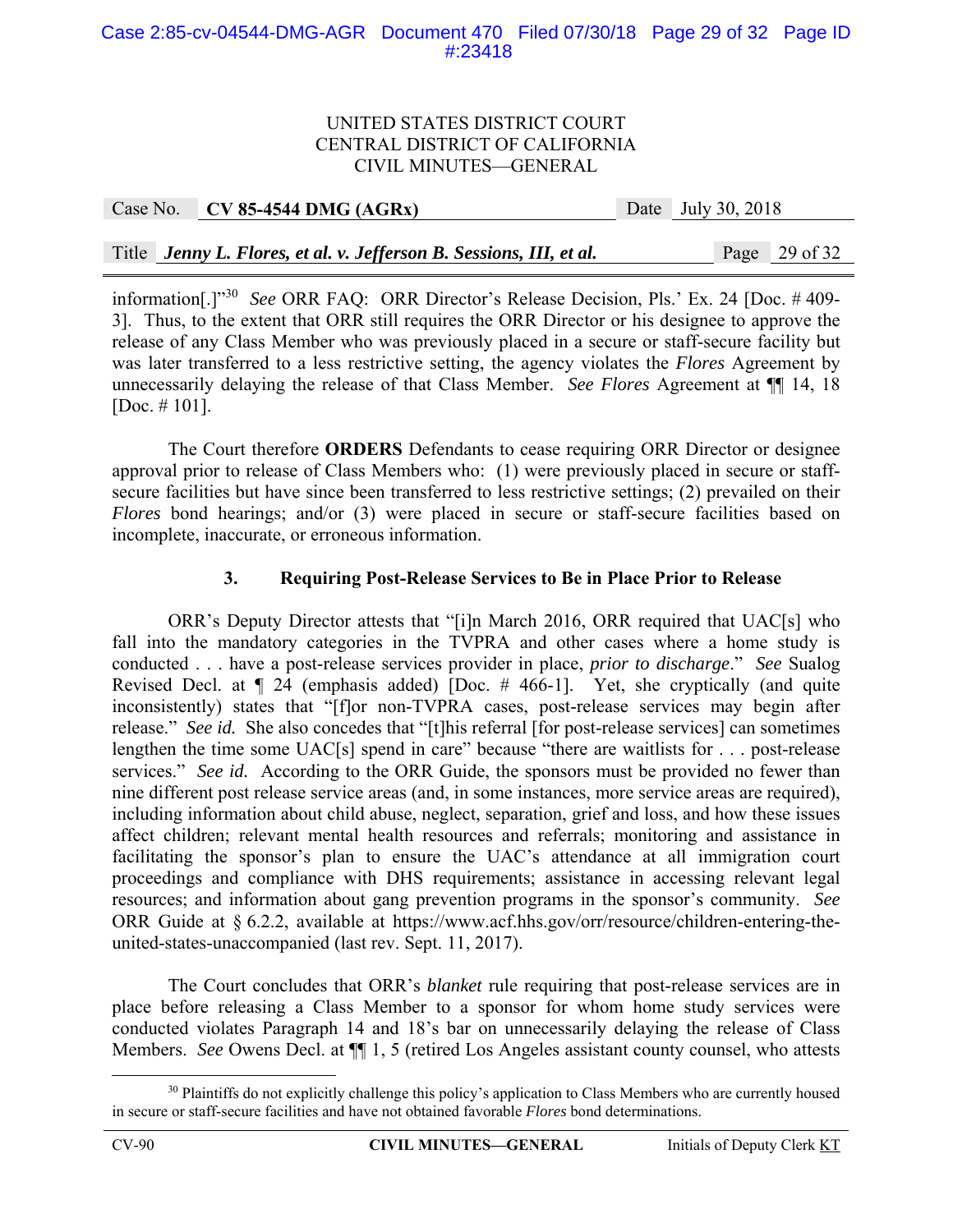#### Case 2:85-cv-04544-DMG-AGR Document 470 Filed 07/30/18 Page 30 of 32 Page ID #:23419

#### UNITED STATES DISTRICT COURT CENTRAL DISTRICT OF CALIFORNIA CIVIL MINUTES—GENERAL

#### Case No. **CV 85-4544 DMG (AGRx)** Date July 30, 2018

Title *Jenny L. Flores, et al. v. Jefferson B. Sessions, III, et al.* Page 30 of 32

that in his experience, "having [post-release] services in place is generally not a precondition to release in a child dependency case") [Doc. 434-2]. Neither the TVPRA nor the *Flores*  Agreement require the adoption of this rule.<sup>31</sup> Moreover, the Deputy Director's declaration strongly suggests that this policy applies even if a home study resulted in a positive suitability assessment. *See* Sualog Revised Decl. at ¶¶ 24–25 [Doc. # 466-1]. Furthermore, Defendants' assertion that "ORR lacks the authority to reassume care if the sponsor abuses or neglects a child after a UAC has been released from [its] custody" does not support this policy. *See id.* at ¶ 20. The *Flores* Agreement explicitly confers upon Defendants the authority to "terminate the custody arrangements and assume legal custody of any minor" whose sponsor fails to "provide for the minor's physical, mental, and financial well-being." *See Flores* Agreement at ¶¶ 15A, 16 [Doc. # 101].

 Accordingly, the Court **ORDERS** Defendants to cease uniformly requiring post-release services to be in place *before* the release of a Class Member to a sponsor. Such detention shall be permitted if and only if ORR conducts an individualized assessment and determines that, given the particularized needs of the Class Member, the sponsor would not be a suitable custodian if such post-release services were not in place prior to release. *See id.* at ¶ 17. Otherwise, the continued detention of a Class Member pursuant to this blanket policy amounts to unnecessary delay. *See id.* at ¶¶ 14, 18.

## **IV.**

## **CONCLUSION**

 Based on the foregoing, the Court **GRANTS IN PART** and **DENIES IN PART** Plaintiffs' motion to enforce the *Flores* Agreement as follows:

1. Pursuant to Paragraphs 6, 7, 8, and 19 of the *Flores* Agreement, the Court **ORDERS** Defendants to transfer all Class Members out of Shiloh RTC unless a licensed psychologist or psychiatrist has determined or determines that a particular Class Member poses a risk of harm to self or others. Class Members who do not fall within that exception shall be placed "in the least restrictive setting appropriate to [each Class Member's] age and special needs, provided that such setting is consistent with [Defendants'] interests to ensure the [Class Member's] timely appearance before [Defendants] and the immigration courts and to protect the [Class Member's] well-

 <sup>31</sup> The TVPRA provides in pertinent part that ORR "shall conduct follow-up services, *during the pendency of removal proceedings*, on children for whom a home study was conducted and is authorized to conduct follow-up services in cases involving children with mental health or other needs who could benefit from ongoing assistance from a social welfare agency." *See* 8 U.S.C. § 1232(c)(3)(B) (emphasis added).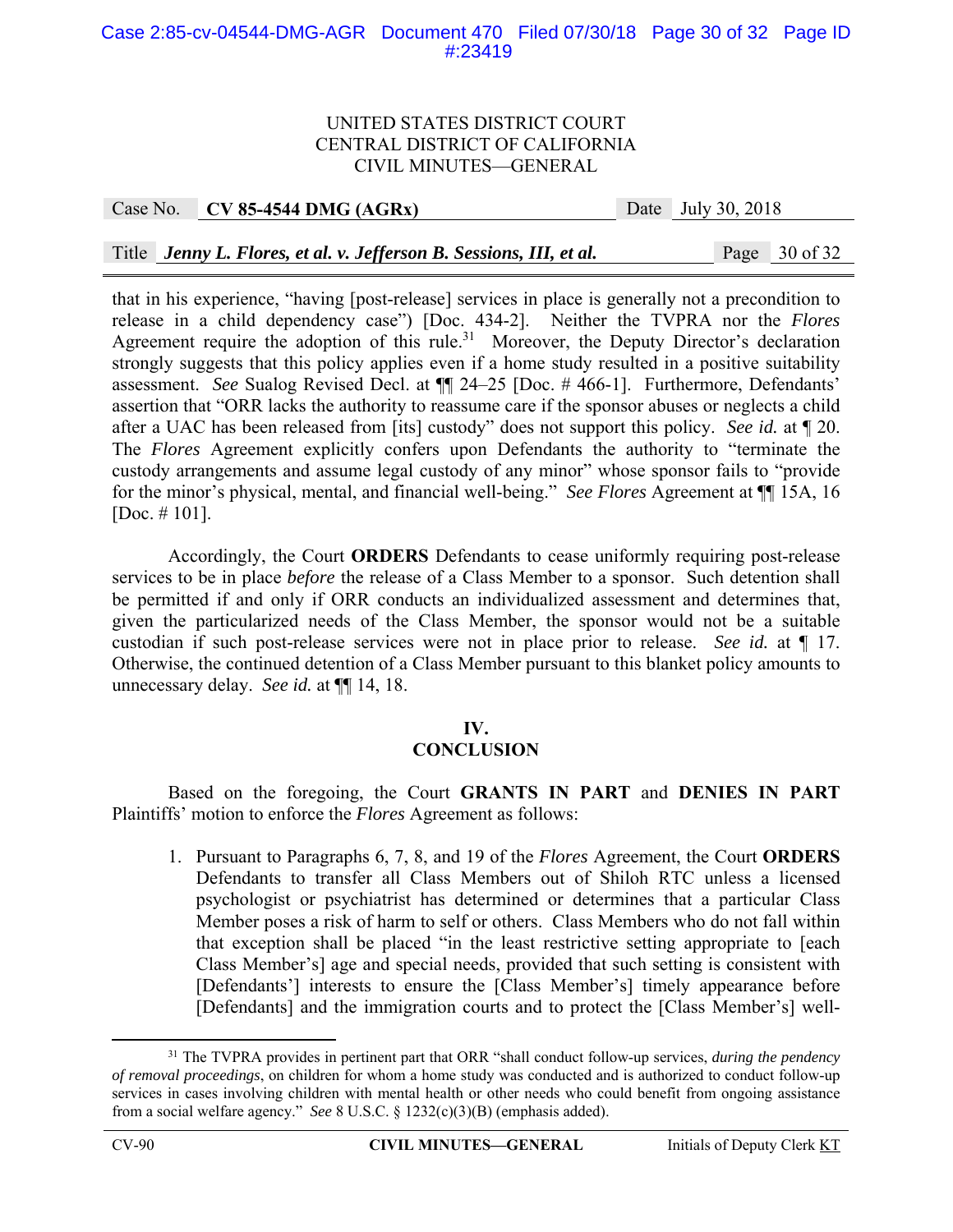Case No. **CV 85-4544 DMG (AGRx)** Date July 30, 2018 Title *Jenny L. Flores, et al. v. Jefferson B. Sessions, III, et al.* Page 31 of 32

> being and that of others." *See Flores* Agreement at ¶ 11 [Doc. # 101]. The parties shall meet and confer to determine a reasonable time frame in which such transfers can be effectuated and the procedures ORR shall undertake to ensure that these transfers do not disrupt the continuity of care and the health of each Class Member. To the extent the parties reach agreement on any procedures that differ from those that appear in their consent decree, they shall submit a stipulation and proposed order as to any amendments **by August 10, 2018**;

- 2. Pursuant to Paragraphs 6, 7, 8, and 19, and Exhibit 1 of the Agreement, the Court **ORDERS** Defendants to: (a) cease employing at Shiloh RTC any security measures that are not necessary for the protection of minors or others, including the denial of access to drinking water; and (b) permit Class Members at Shiloh RTC to "talk privately on the phone, as permitted by the house rules and regulations[.]" *See Flores* Agreement, Ex. 1 at ¶ A12;
- 3. The Court **ORDERS** Defendants to comply with Paragraph 24C by providing each Class Member with a written notice of reasons for placing the minor in a secure facility, staff-secure facility, or an RTC within a reasonable time either before or after ORR's placement decision. Any such notice shall be in a language that the Class Member understands;
- 4. Pursuant to Paragraph 21, the Court **ORDERS** Defendants to remove from a secure facility any Class Member who was placed or whose placement has been maintained there *solely* because: the Class Member "may be chargeable" (as opposed to "is chargeable") with an offense; the Class Member reported gang involvement or displayed gang affiliation while in care and Defendants lack probable cause to believe that the individual committed any other specified offense; and/or the Class Member self-disclosed gang involvement prior to placement in ORR custody that does not give rise to probable cause to believe that the individual has committed a specified offense. All such Class Members shall be placed "in the least restrictive setting appropriate to [each Class Member's] age and special needs, provided that such setting is consistent with [Defendants'] interests to ensure the [Class Member's] timely appearance before [Defendants] and the immigration courts and to protect the [Class Member's] well-being and that of others." *See* Flores Agreement at ¶ 11;
- 5. In accordance with Paragraphs 6 and 9 and Exhibit 1 of the Agreement, the Court **ORDERS** Defendants to comply with *all* Texas child welfare laws and regulations governing the administration of psychotropic medications to Class Members at Shiloh